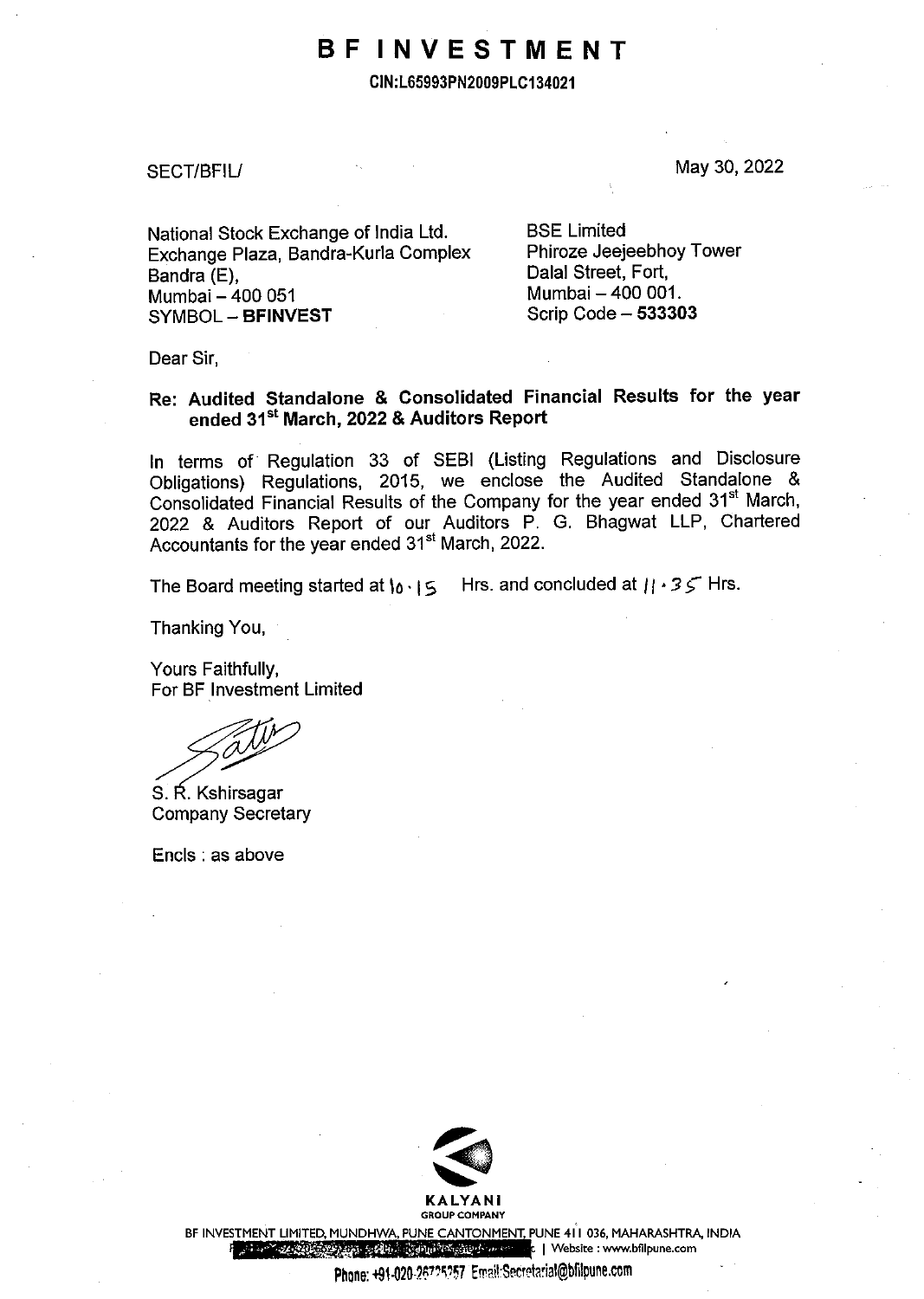

# **BF Investment Limited.**

Regd. Office : Mundhwa, Pune Cantonment, Pune 411 036<br>STATEMENT OF STANDALONE AUDITED FINANCIAL RESULTS FOR THE QUARTER AND YEAR<br>ENDED MARCH 31, 2022.

|  | KALYANI |  |  |  |  |  |  |  |  |
|--|---------|--|--|--|--|--|--|--|--|
|--|---------|--|--|--|--|--|--|--|--|

| 8 A L I A N I<br>CIN: L65993PN2009PLC134021 |                                                             |                                 |                     |                      |                           |                     |
|---------------------------------------------|-------------------------------------------------------------|---------------------------------|---------------------|----------------------|---------------------------|---------------------|
|                                             | Tel: +91 20 67125257                                        | Email: secretarial@bfilpune.com |                     |                      | Website: www.bfilpune.com |                     |
|                                             |                                                             |                                 |                     |                      | <b>In Rupees Mins.</b>    |                     |
|                                             |                                                             |                                 |                     | <b>Standalone</b>    |                           |                     |
| Sr                                          | <b>Particulars</b>                                          |                                 | Quarter ended       |                      | Year ended                |                     |
| No.                                         |                                                             | 31 st March,<br>2022            | 31 st Dec.,<br>2021 | 31 st March,<br>2021 | 31 st March,<br>2022      | 31st March,<br>2021 |
|                                             |                                                             | <b>Unaudited</b>                | <b>Unaudited</b>    | <b>Unaudited</b>     | <b>Audited</b>            | <b>Audited</b>      |
| 1                                           | Revenue from Operations                                     |                                 |                     |                      |                           |                     |
|                                             | (i) Dividend Income                                         | 112.29                          | 23.42               | 77.33                | 435.55                    | 175.85              |
|                                             | (ii) Interest Income                                        | 16.37                           | 16.13               | 11.31                | 67.30                     | 48.44               |
|                                             | (iii) Net gain on fair value changes                        | 1.09                            | 27.27               | 23.24                | 23.06                     | 92.99               |
| 2                                           | Other Income                                                | 0.00                            | 0.02                |                      | 0.02                      | 4.99                |
| 3                                           | Total Income $(1+2)$                                        | 129.75                          | 66.84               | 111.88               | 525.93                    | 322.27              |
|                                             |                                                             |                                 |                     |                      |                           |                     |
| 4                                           | <b>Expenses</b>                                             |                                 |                     |                      |                           |                     |
|                                             | a)Employee benefits expense                                 | 1.16                            | 1.14                | 1.04                 | 6.06                      | 4.96                |
|                                             | b)Finance Cost                                              |                                 |                     |                      |                           | 0.05                |
|                                             | c)Depreciation and amortisation expense                     | 1.78                            | 1.74                | 1.72                 | 6.34                      | 7.06                |
|                                             | d) Other Expenses                                           | 20.06                           | 5.23                | 29.17                | 37.00                     | 53.23               |
|                                             | <b>Total expenses</b>                                       | 23.00                           | 8.11                | 31.93                | 49.40                     | 65.30               |
|                                             |                                                             |                                 |                     |                      |                           |                     |
|                                             | Profit/(Loss) before exceptional items<br>and tax $(3 - 4)$ | 106.75                          | 58.73               | 79.95                | 476.53                    | 256.97              |
| 5                                           |                                                             |                                 |                     |                      |                           |                     |
| 6                                           | <b>Exceptional items</b>                                    |                                 |                     |                      |                           |                     |
| 7                                           | Profit / (Loss) before tax $(5 - 6)$                        | 106,75                          | 58.73               | .79.95               | 476.53                    | 256.97              |
| 8                                           | <b>Tax expense</b>                                          |                                 |                     |                      |                           |                     |
|                                             | a) Current tax expense                                      | 27.20                           | 9.29                | 22.70                | 120.00                    | 50.44               |
|                                             | b) Tax in respect of earlier years                          |                                 |                     |                      |                           | 0.02                |
|                                             | c) Deferred Tax                                             | 0.44                            | 3.45                | 5.63                 | (5.05)                    | 22.97               |
|                                             | <b>Total tax expense</b>                                    | 27.64                           | 12.74               | 28.33                | 114.95                    | 73.43               |
| 9                                           | Profit / (Loss) after $\text{tax}(7 - 8)$                   | 79.11                           | 45.99               | 51.62                | 361.58                    | 183.54              |
|                                             |                                                             |                                 |                     |                      |                           |                     |
|                                             | Other comprehensive income,<br>net                          |                                 |                     |                      |                           |                     |
|                                             | $10$ of tax                                                 |                                 |                     |                      |                           |                     |
|                                             | A. Items that will not be reclassified to profit            |                                 |                     |                      |                           |                     |
|                                             | or loss                                                     | 557.00                          | (886.81)            | 922.03               | 3,660.65                  | 5,970.15            |
|                                             | Total other comprehensive income, net                       |                                 |                     |                      |                           |                     |
|                                             | of tax                                                      | 557.00                          | (886.81)            | 922.03               | 3,660.65                  | 5,970.15            |
|                                             |                                                             |                                 |                     |                      |                           |                     |
|                                             | Total comprehensive income for the                          |                                 |                     |                      |                           |                     |
| 11 <sub>1</sub>                             | $\vert$ period (9 + 10)                                     | 636.11                          | (840.82)            | 973.65               | 4,022.23                  | 6,153.69            |
|                                             |                                                             |                                 |                     |                      |                           |                     |
|                                             | Paid-up equity share capital                                |                                 |                     |                      |                           |                     |
|                                             | 12 (Face value Rs 5/-)                                      | 188.34                          | 188.34              | 188.34               | 188.34                    | 188.34              |
|                                             |                                                             |                                 |                     |                      | 19,382.40                 | 15,360.19           |
| 13                                          | <b>Other Equity</b>                                         |                                 |                     |                      |                           |                     |
|                                             | Earnings per share (of Rs 5/- each)<br>(not                 |                                 |                     |                      |                           |                     |
|                                             | 14 annualised):                                             |                                 |                     |                      |                           |                     |
|                                             | Basic & diluted                                             | 2.10                            | 1.22                | 1.37                 | 9.60                      | 4.87                |
|                                             |                                                             |                                 |                     |                      |                           |                     |



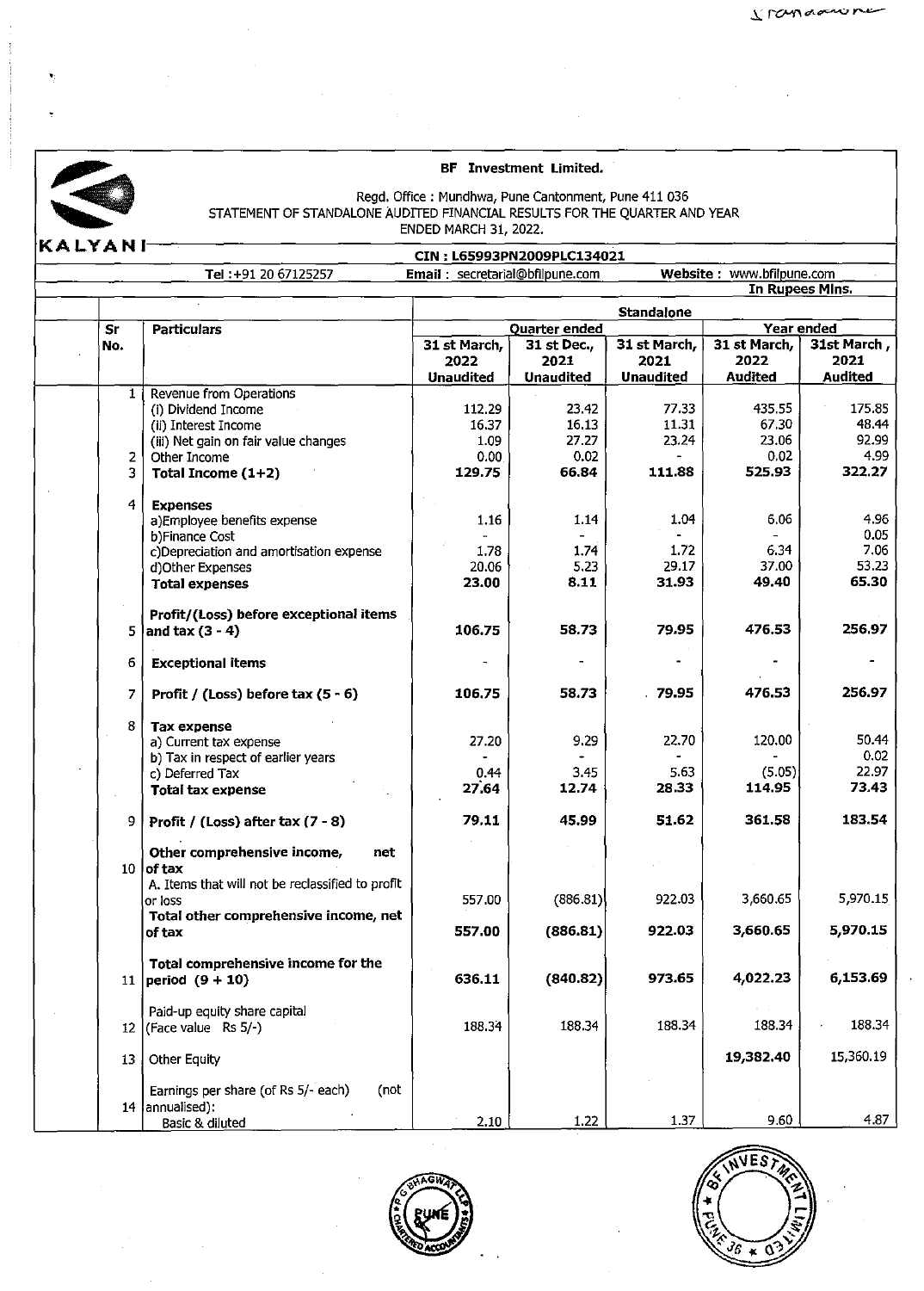1. This statement has been reviewed by the Audit Committee and approved by the Board of Directors at its meeting held on May 30,2022.

2. The financial results has been prepared in accordance with Indian Accounting Standards (Ind AS), the provisions of the Companies Act,2013 ( the Act), as applicable and guidelines issued by the Securities and Exchange Board of India (SEBI).

**3. The Company is in the business of making investments in group companies, focusing on earning income through dividends, interest and gains on**  investment held, which is a single segment in accordance with Ind AS 108 - "Operating segment" notified pursuant to Companies (Indian Accounting Standards) Rules, 2015 as amended.

4. The main source of income of the Company is by way of dividend on investments held by it, which is generally received/accrued in the second quarter of the year.

5. The Figures for the quarter ended March 31,2022 and March 31,2021 are the balancing figures between the Audited figures in respect of the full financial year and unaudited published figures upto the third quarter for the respective years.The figures for the nine months ended December 31,2021 and December31 , 2020 respectively have been subjected to limited review by the statutory auditors.

**6. Previous quarter/year figures have been regrouped and reclassified, wherever necessary to make them comparabile with current period.** 

Place: Pune 30 th May, 2022.





For BF Investment Ltd.

B.S. Mitkari **Director**  DIN : 03632549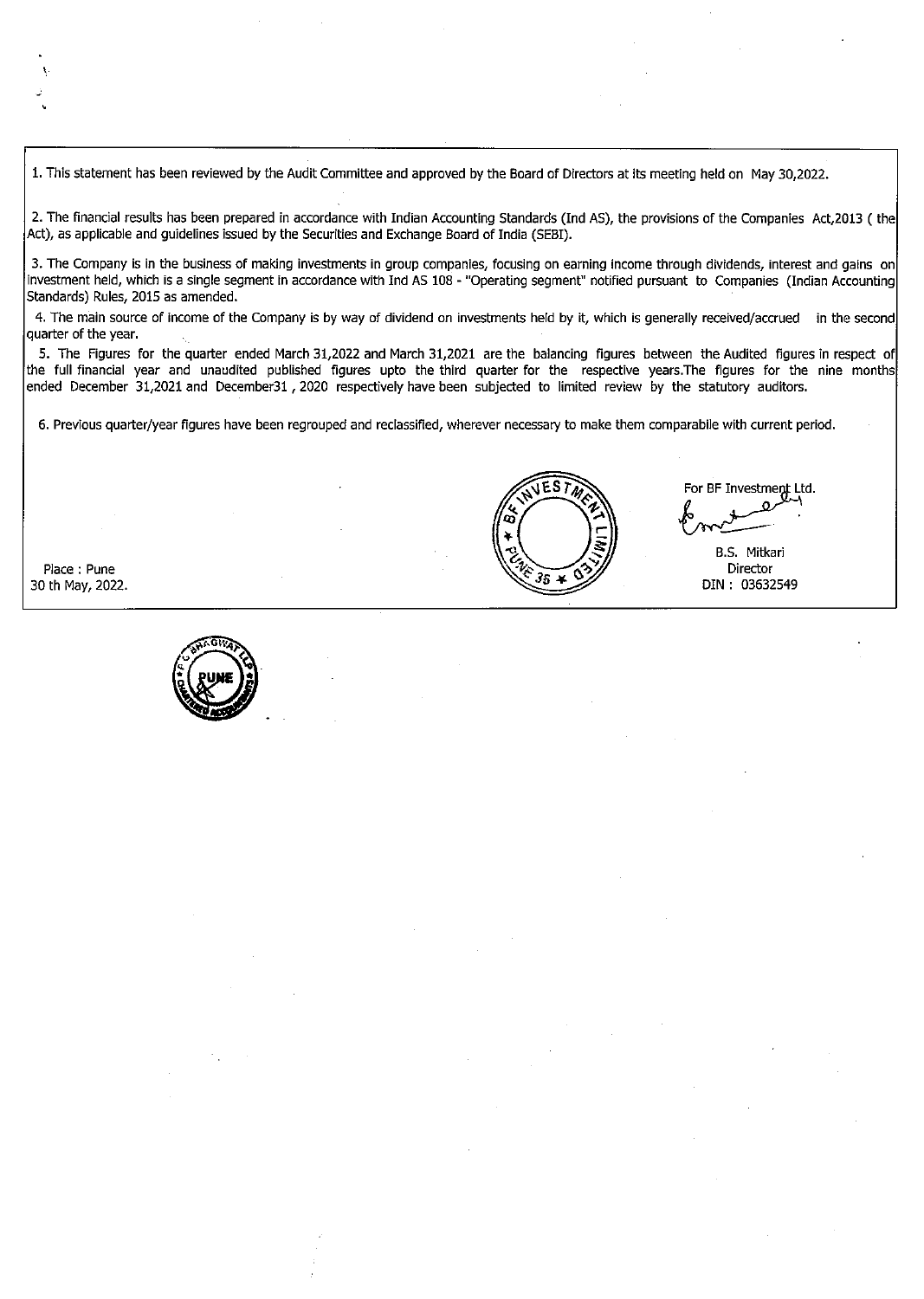

### ~ **lfllll"!:;;. BF INVESTMENT LIMITED**  Regd. Office: Mundhwa, Pune Cantonment, Pune 411 036

**KALYANI CIN** : **L65993PN2009PLC134021**  Tel :+91 20 6712 5257 **Email : secretarial@bfilpune.com Website:** 

www.bfilpune.com

**Standalone Statement of Assets and Liabilities as per Regulation 33(3)(f) of the SEBI**  ( **Listing Obligations And Disclosure Requirements Regulations, 2015 as amended** :

|            |                                                                                    |                         | In Rupees Mins.      |
|------------|------------------------------------------------------------------------------------|-------------------------|----------------------|
|            | <b>Particulars</b>                                                                 | As at March 31,<br>2022 | As at March 31, 2021 |
|            | <b>ASSETS</b>                                                                      |                         |                      |
|            | 1 Financial Assets                                                                 |                         |                      |
|            | (a) Cash and cash equivalents                                                      | 11.47                   | 223.52               |
|            | (b) Bank Balances other (a) above                                                  | 1,385.25                | 807.65               |
|            | $(c) $ Loans                                                                       | 224.10                  | 224.71               |
|            | (d) Investments                                                                    | 17,424.59               | 13,812.06            |
|            | (e) Other financial assets                                                         | 273.20                  | 272.25               |
|            |                                                                                    | 19,318.61               | 15,340.19            |
|            | 2 Non-financial Assets                                                             |                         |                      |
| $\epsilon$ | Current Tax Assets (net)                                                           |                         |                      |
| (b)        | Deferred Tax Asset (net)                                                           | 112.21                  | 68.15                |
| (c)        | Investment Property                                                                | 130.05                  | 130.17               |
| (d)        | Property, Plant and Equipment                                                      | 28.99                   | 18.84                |
| (e)        | Other non-financial assets                                                         | 0.12                    | 0.04                 |
|            |                                                                                    | 271.37                  | 217.20               |
|            | <b>Total Assets</b>                                                                | 19,589.98               | 15,557.39            |
|            | <b>LIABILITIES AND EQUITY</b><br><b>LIABILITIES</b><br>1 Financial Liabilities     |                         |                      |
|            |                                                                                    |                         |                      |
|            | (a) Trade payables<br>- total outstanding dues of micro                            | Note 12                 |                      |
|            | enterprises and small<br>- total outstanding dues of<br>creditors other than micro |                         | 0.02                 |
|            | enterprises and small                                                              |                         |                      |
|            | (b) Other financial liabilities                                                    | 14.37<br>14.37          | 7.80<br>7.82         |
|            | 2 Non-Financial Liabilities                                                        |                         |                      |
|            | (a) Current tax liabilities                                                        | 3.76                    | 0.87                 |
|            | (b) Other non-financial liabilities                                                | 1.11                    | 0.17                 |
|            |                                                                                    | 4.87                    | 1.04                 |
|            | 3 EQUITY                                                                           |                         |                      |
|            | (a) Share capital                                                                  | 188.34                  | 188.34               |
|            | (b) Other equity<br>(i) Reserves & Surplus                                         | 19,382.40               | 15,360.19            |
|            |                                                                                    | 19,570.74               | 15,548.53            |

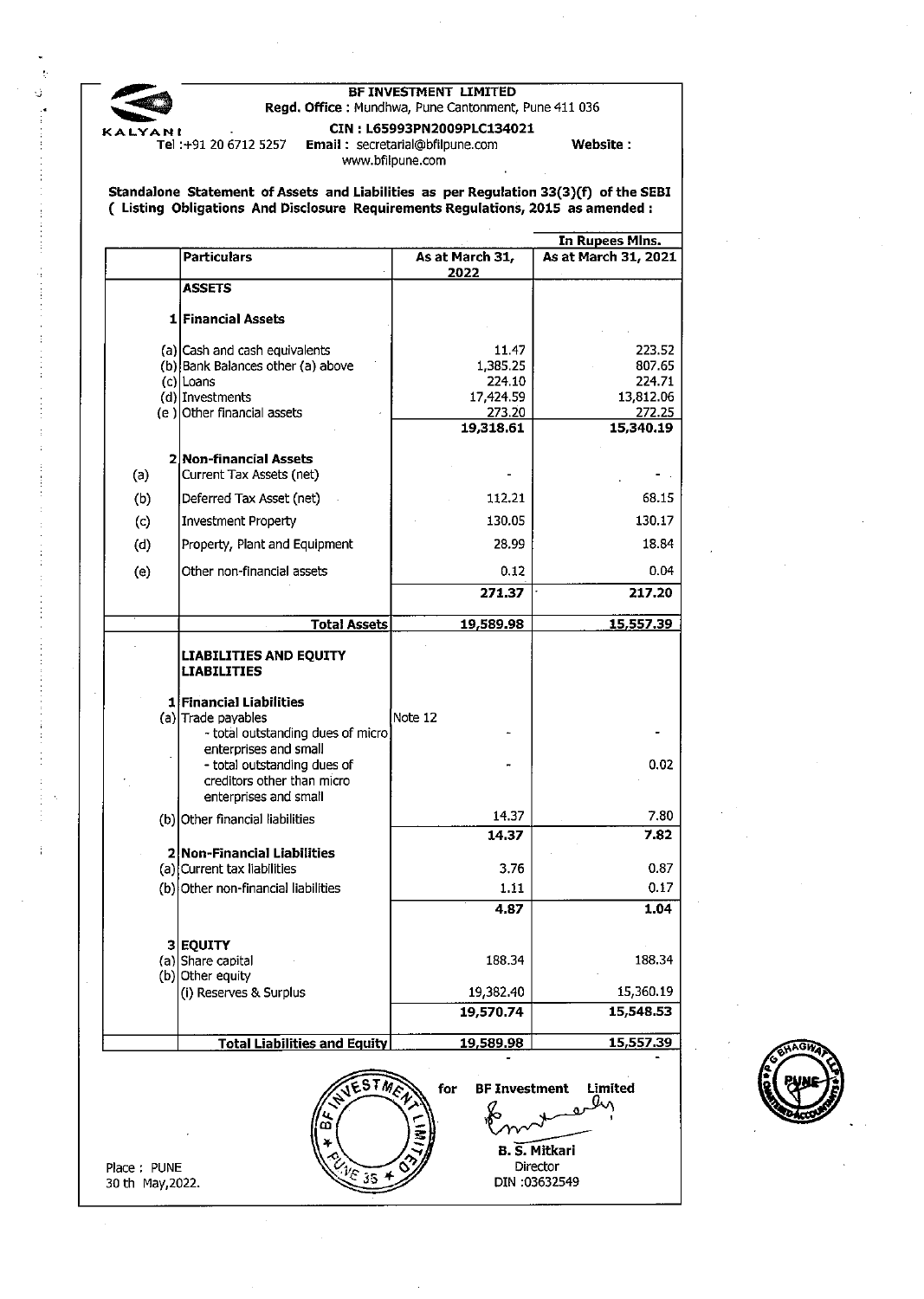# ~~ **BF INVESTMENT LIMITED**



**Regd. Office : Mundhwa, Pune Cantonment, Pune 411 036**<br>**CIN : L65993PN2009PLC134021** 

# **KALYANI. CIN** : **L65993PN2009PLC134021**

**Tel** : +91 20 6712 5257 **Email** : secretarial@bfilpune.com **Website:** www.bfilpune.com

**Condensed Statement of Standalone Cash Flows as per Regulation 33(3)(g) of** the **SEBI** ( **Listing Obligations and Disclosure Requirements) Regulations, 2015 as amended:** 

| 31, 2022<br>2021<br>A) Cash flows from operating activities<br>476.53<br>256.97<br>Profit before income tax but after exceptional items<br>Adjustments to reconcile profit before tax to net cash<br>flows:<br>7.06<br>6.34<br>Depreciation and amortisation<br>0.04<br>Interest - Lease<br>(92.99)<br>(23.06)<br>Net gain on fair value changes<br>(1.96)<br>Rent related to INDAS 116<br>(4.27)<br>Provision for Doubtful Dividend written back<br>Adjustments for changes in working capital<br>6.10<br>32.74<br>(Increase) / Decrease in loans<br>(0.32)<br>(0.02)<br>Increase / (Decrease) in trade payables<br>6.57<br>Increase / (Decrease) in other financial liabilities<br>(0.94)<br>(Increase) / Decrease in other financial assets<br>3.00<br>(0.07)<br>(Increase) / Decrease in other non financial assets<br>0.94<br>Increase / (Decrease) in other non financial liabilities<br>499.03<br>143.17<br><b>Cash generated from operations</b><br>(117.11)<br>Income taxes paid (net of refunds)<br>91.50<br>381.92<br><b>Net Cash from Operating activities</b><br><b>B) Cash flows from investing activities</b><br>93.00<br>(Purchase) / Sale of shares<br>(102.55)<br>(577.60)<br>Term Deposit In Bank (Net)<br>(18.55)<br>(16.37)<br>(Purchase) / Sale of Asset<br>Net cash flows from investing activities<br>(28.10)<br>(593.97)<br>C) Cash flows from financing activities<br>Net cash flows from financing activities<br>63.40<br>(212.05)<br>Net increase / (decrease) in cash and cash equivalents<br>160.12<br>Cash and cash equivalents at the beginning of the year<br>223.52<br>223.52<br>11.47<br>Cash and cash equivalents at the end of the year |                         | In Rupees Mins.      |
|------------------------------------------------------------------------------------------------------------------------------------------------------------------------------------------------------------------------------------------------------------------------------------------------------------------------------------------------------------------------------------------------------------------------------------------------------------------------------------------------------------------------------------------------------------------------------------------------------------------------------------------------------------------------------------------------------------------------------------------------------------------------------------------------------------------------------------------------------------------------------------------------------------------------------------------------------------------------------------------------------------------------------------------------------------------------------------------------------------------------------------------------------------------------------------------------------------------------------------------------------------------------------------------------------------------------------------------------------------------------------------------------------------------------------------------------------------------------------------------------------------------------------------------------------------------------------------------------------------------------------------------------------------------------------|-------------------------|----------------------|
|                                                                                                                                                                                                                                                                                                                                                                                                                                                                                                                                                                                                                                                                                                                                                                                                                                                                                                                                                                                                                                                                                                                                                                                                                                                                                                                                                                                                                                                                                                                                                                                                                                                                              | <b>Year ended March</b> | Year ended March 31, |
|                                                                                                                                                                                                                                                                                                                                                                                                                                                                                                                                                                                                                                                                                                                                                                                                                                                                                                                                                                                                                                                                                                                                                                                                                                                                                                                                                                                                                                                                                                                                                                                                                                                                              |                         |                      |
|                                                                                                                                                                                                                                                                                                                                                                                                                                                                                                                                                                                                                                                                                                                                                                                                                                                                                                                                                                                                                                                                                                                                                                                                                                                                                                                                                                                                                                                                                                                                                                                                                                                                              |                         |                      |
|                                                                                                                                                                                                                                                                                                                                                                                                                                                                                                                                                                                                                                                                                                                                                                                                                                                                                                                                                                                                                                                                                                                                                                                                                                                                                                                                                                                                                                                                                                                                                                                                                                                                              |                         |                      |
|                                                                                                                                                                                                                                                                                                                                                                                                                                                                                                                                                                                                                                                                                                                                                                                                                                                                                                                                                                                                                                                                                                                                                                                                                                                                                                                                                                                                                                                                                                                                                                                                                                                                              |                         |                      |
|                                                                                                                                                                                                                                                                                                                                                                                                                                                                                                                                                                                                                                                                                                                                                                                                                                                                                                                                                                                                                                                                                                                                                                                                                                                                                                                                                                                                                                                                                                                                                                                                                                                                              |                         |                      |
|                                                                                                                                                                                                                                                                                                                                                                                                                                                                                                                                                                                                                                                                                                                                                                                                                                                                                                                                                                                                                                                                                                                                                                                                                                                                                                                                                                                                                                                                                                                                                                                                                                                                              |                         |                      |
|                                                                                                                                                                                                                                                                                                                                                                                                                                                                                                                                                                                                                                                                                                                                                                                                                                                                                                                                                                                                                                                                                                                                                                                                                                                                                                                                                                                                                                                                                                                                                                                                                                                                              |                         |                      |
|                                                                                                                                                                                                                                                                                                                                                                                                                                                                                                                                                                                                                                                                                                                                                                                                                                                                                                                                                                                                                                                                                                                                                                                                                                                                                                                                                                                                                                                                                                                                                                                                                                                                              |                         |                      |
|                                                                                                                                                                                                                                                                                                                                                                                                                                                                                                                                                                                                                                                                                                                                                                                                                                                                                                                                                                                                                                                                                                                                                                                                                                                                                                                                                                                                                                                                                                                                                                                                                                                                              |                         |                      |
|                                                                                                                                                                                                                                                                                                                                                                                                                                                                                                                                                                                                                                                                                                                                                                                                                                                                                                                                                                                                                                                                                                                                                                                                                                                                                                                                                                                                                                                                                                                                                                                                                                                                              |                         |                      |
|                                                                                                                                                                                                                                                                                                                                                                                                                                                                                                                                                                                                                                                                                                                                                                                                                                                                                                                                                                                                                                                                                                                                                                                                                                                                                                                                                                                                                                                                                                                                                                                                                                                                              |                         |                      |
|                                                                                                                                                                                                                                                                                                                                                                                                                                                                                                                                                                                                                                                                                                                                                                                                                                                                                                                                                                                                                                                                                                                                                                                                                                                                                                                                                                                                                                                                                                                                                                                                                                                                              |                         |                      |
|                                                                                                                                                                                                                                                                                                                                                                                                                                                                                                                                                                                                                                                                                                                                                                                                                                                                                                                                                                                                                                                                                                                                                                                                                                                                                                                                                                                                                                                                                                                                                                                                                                                                              |                         |                      |
|                                                                                                                                                                                                                                                                                                                                                                                                                                                                                                                                                                                                                                                                                                                                                                                                                                                                                                                                                                                                                                                                                                                                                                                                                                                                                                                                                                                                                                                                                                                                                                                                                                                                              |                         | (11.00)              |
|                                                                                                                                                                                                                                                                                                                                                                                                                                                                                                                                                                                                                                                                                                                                                                                                                                                                                                                                                                                                                                                                                                                                                                                                                                                                                                                                                                                                                                                                                                                                                                                                                                                                              |                         | (19.18)              |
|                                                                                                                                                                                                                                                                                                                                                                                                                                                                                                                                                                                                                                                                                                                                                                                                                                                                                                                                                                                                                                                                                                                                                                                                                                                                                                                                                                                                                                                                                                                                                                                                                                                                              |                         |                      |
|                                                                                                                                                                                                                                                                                                                                                                                                                                                                                                                                                                                                                                                                                                                                                                                                                                                                                                                                                                                                                                                                                                                                                                                                                                                                                                                                                                                                                                                                                                                                                                                                                                                                              |                         | (0.28)               |
|                                                                                                                                                                                                                                                                                                                                                                                                                                                                                                                                                                                                                                                                                                                                                                                                                                                                                                                                                                                                                                                                                                                                                                                                                                                                                                                                                                                                                                                                                                                                                                                                                                                                              |                         |                      |
|                                                                                                                                                                                                                                                                                                                                                                                                                                                                                                                                                                                                                                                                                                                                                                                                                                                                                                                                                                                                                                                                                                                                                                                                                                                                                                                                                                                                                                                                                                                                                                                                                                                                              |                         | (51.67)              |
|                                                                                                                                                                                                                                                                                                                                                                                                                                                                                                                                                                                                                                                                                                                                                                                                                                                                                                                                                                                                                                                                                                                                                                                                                                                                                                                                                                                                                                                                                                                                                                                                                                                                              |                         |                      |
|                                                                                                                                                                                                                                                                                                                                                                                                                                                                                                                                                                                                                                                                                                                                                                                                                                                                                                                                                                                                                                                                                                                                                                                                                                                                                                                                                                                                                                                                                                                                                                                                                                                                              |                         |                      |
|                                                                                                                                                                                                                                                                                                                                                                                                                                                                                                                                                                                                                                                                                                                                                                                                                                                                                                                                                                                                                                                                                                                                                                                                                                                                                                                                                                                                                                                                                                                                                                                                                                                                              |                         |                      |
|                                                                                                                                                                                                                                                                                                                                                                                                                                                                                                                                                                                                                                                                                                                                                                                                                                                                                                                                                                                                                                                                                                                                                                                                                                                                                                                                                                                                                                                                                                                                                                                                                                                                              |                         |                      |
|                                                                                                                                                                                                                                                                                                                                                                                                                                                                                                                                                                                                                                                                                                                                                                                                                                                                                                                                                                                                                                                                                                                                                                                                                                                                                                                                                                                                                                                                                                                                                                                                                                                                              |                         |                      |
|                                                                                                                                                                                                                                                                                                                                                                                                                                                                                                                                                                                                                                                                                                                                                                                                                                                                                                                                                                                                                                                                                                                                                                                                                                                                                                                                                                                                                                                                                                                                                                                                                                                                              |                         |                      |
|                                                                                                                                                                                                                                                                                                                                                                                                                                                                                                                                                                                                                                                                                                                                                                                                                                                                                                                                                                                                                                                                                                                                                                                                                                                                                                                                                                                                                                                                                                                                                                                                                                                                              |                         |                      |
|                                                                                                                                                                                                                                                                                                                                                                                                                                                                                                                                                                                                                                                                                                                                                                                                                                                                                                                                                                                                                                                                                                                                                                                                                                                                                                                                                                                                                                                                                                                                                                                                                                                                              |                         |                      |
|                                                                                                                                                                                                                                                                                                                                                                                                                                                                                                                                                                                                                                                                                                                                                                                                                                                                                                                                                                                                                                                                                                                                                                                                                                                                                                                                                                                                                                                                                                                                                                                                                                                                              |                         |                      |
|                                                                                                                                                                                                                                                                                                                                                                                                                                                                                                                                                                                                                                                                                                                                                                                                                                                                                                                                                                                                                                                                                                                                                                                                                                                                                                                                                                                                                                                                                                                                                                                                                                                                              |                         |                      |
|                                                                                                                                                                                                                                                                                                                                                                                                                                                                                                                                                                                                                                                                                                                                                                                                                                                                                                                                                                                                                                                                                                                                                                                                                                                                                                                                                                                                                                                                                                                                                                                                                                                                              |                         |                      |
|                                                                                                                                                                                                                                                                                                                                                                                                                                                                                                                                                                                                                                                                                                                                                                                                                                                                                                                                                                                                                                                                                                                                                                                                                                                                                                                                                                                                                                                                                                                                                                                                                                                                              |                         |                      |
|                                                                                                                                                                                                                                                                                                                                                                                                                                                                                                                                                                                                                                                                                                                                                                                                                                                                                                                                                                                                                                                                                                                                                                                                                                                                                                                                                                                                                                                                                                                                                                                                                                                                              |                         |                      |

# **The cashflow is prepared by indirect method**



for BF Investment Limited<br>  $\begin{bmatrix}\n\cdot & \cdot & \cdot & \cdot \\
\cdot & \cdot & \cdot & \cdot \\
\cdot & \cdot & \cdot & \cdot \\
\cdot & \cdot & \cdot & \cdot \\
\cdot & \cdot & \cdot & \cdot\n\end{bmatrix}$ <br> **B. S. Mitkari** 

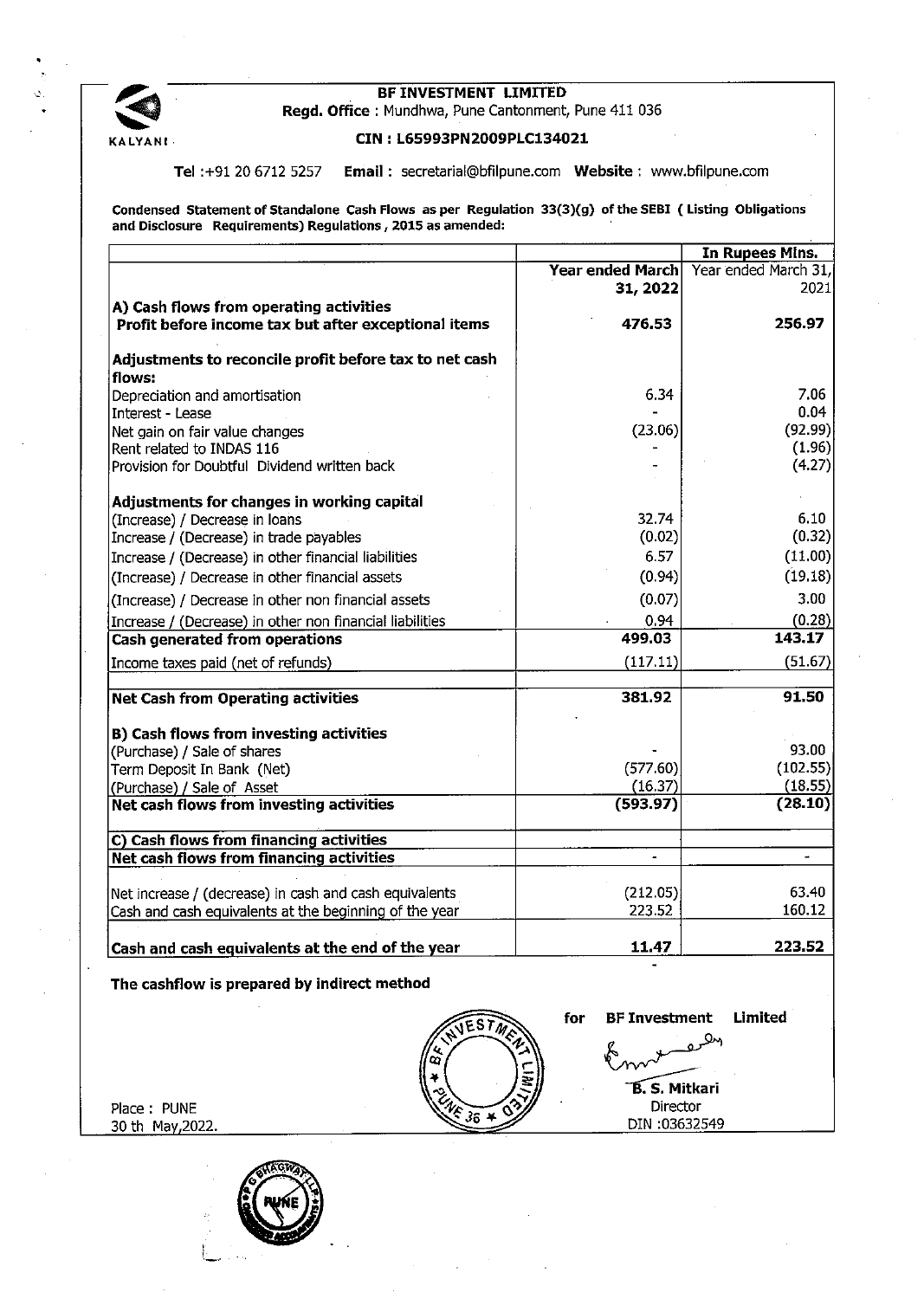**PG BHAGWAT LLP**  Chartered Accountants LLPIN: AAT-9949

# **HEAD OFFICE**

Suites 102, 'Orchard' Dr. Pai Marg, Baner, Pune - 45 Tel (0): 020 -27290771/1772/1773 Email: pgb@pgbhagwatca.com Web: www.pgbhagwatca.com

# **INDEPENDENT AUDITORS' REFORT**

To The Board of Directors of BF Investment Limited

# **Report on the audit of the Standalone Financial Results**

## **Opinion**

We have audited the accompanying quarterly and annual standalone financial results of BF Investment Limited ("the Company") for the quarter ended March 31, 2022 and the year-to-date results for the period from April 1, 2021 to March 31, 2022, attached herewith, being submitted by the company pursuant to the requirement of Regulation 33 of the SEBI (Listing Obligations and Disclosure Requirements) Regulations, 2015, as amended ("Listing Regulations").

In our opinion and to the best of our information and according to the explanations given to us these standalone financial results:

- i. are presented in accordance with the requirements of Regulation 33 of the Listing Regulations in this regard; and
- ii. give a true and fair view in conformity with the recognition and measurement principles laid down **in** the applicable Indian Accounting Standards and other accounting principles generally accepted in India, of the net profit and other comprehensive income and other financial information for the quarter ended March 31, 2022, as well as the year-to-date results for the period from April 1, 2021 to March 31, 2022.

## **Basis for Opinion**

We conducted our audit in accordance with the Standards on Auditing ("SAs") specified under section 143(10) of the Companies Act, 2013 ("the Act"). Our responsibilities under those Standards are further described in the Auditor's Responsibilities for the Audit of the standalone financial results section of our report. We are independent of the Company in accordance with the Code of Ethics issued by the Institute of Chartered Accountants of India together with the ethical requirements that are relevant

**Offices at: Mumbai | Kolhapur | Belagavi | Hubballi | Dharwad | Bengaluru** 



Page **1** of **4**  $\binom{9}{2}$   $\binom{5}{1}$  BFIL Standalone\_SEBI\_Audit Report\_21-22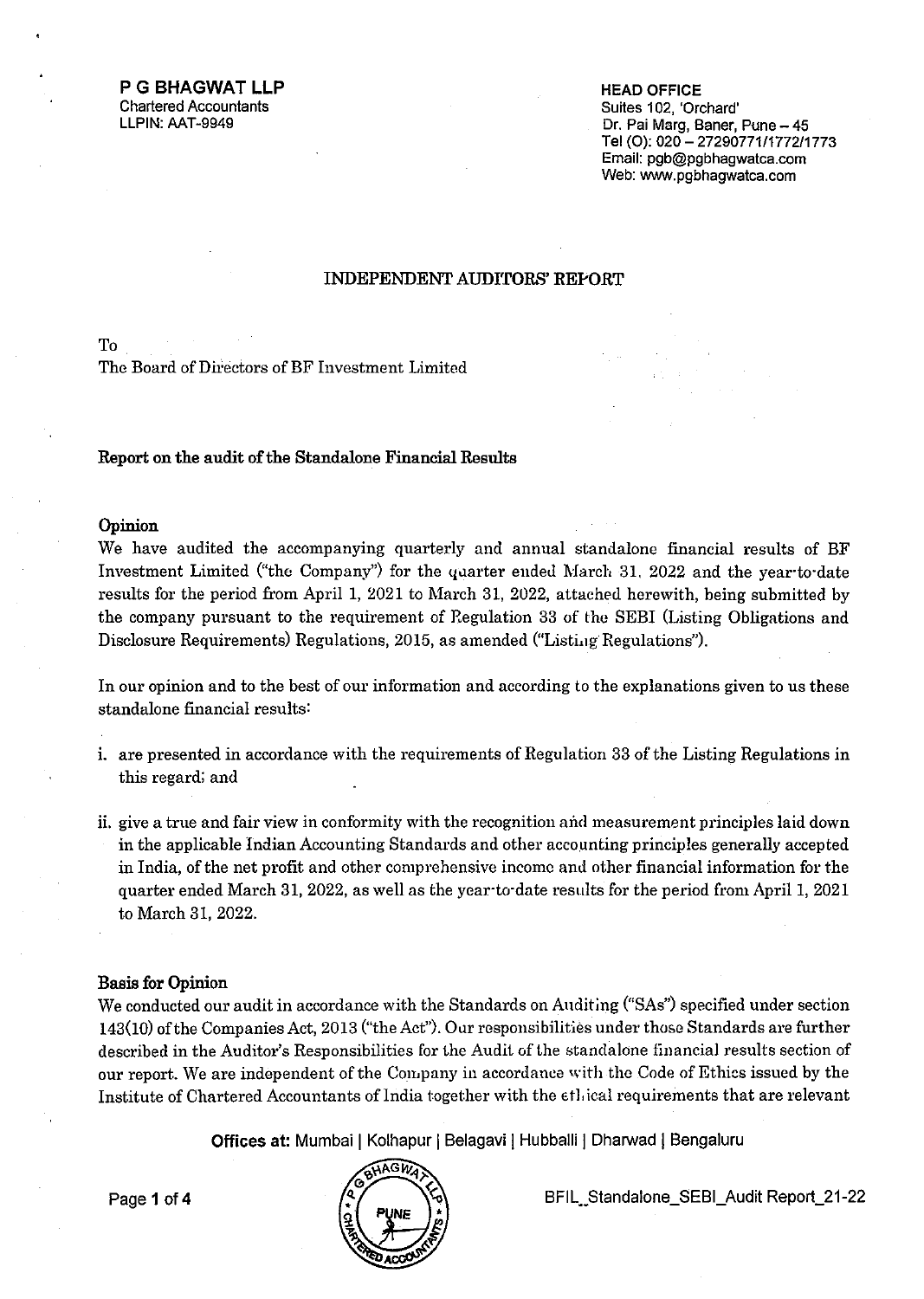## **P G BHAGWAT LLP**  Chartered Accountants LLPIN: AAT-9949

to our audit of the standalone financial results under the provisions of the Act and the Rules thereunder, and we have fulfilled our other ethical responsibilities in accordance with these requirements and the Code of Ethics.

We believe that the audit evidence we have obtained is sufficient and appropriate to provide a basis for our opinion.

# Management's Responsibilities for the Standalone Financial Results

The Company's Board of Directors are responsible for the preparation of these standalone financial results that give a true and fair view of the net profit and other comprehensive income and other financial information in accordance with the accounting principles generally accepted in India including the Indian Accounting Standards (Ind AS) specified under section 133 of the Act read with the Companies (Indian Accounting Standards) Rules, 2015, as amended and in compliance with Regulation 33 of the Listing Regulations.

This responsibility also includes maintenance of adequate accounting records in accordance with the provisions of the Act for safeguarding of the assets of the Company and for preventing and detecting frauds and other irregularities; selection and application of appropriate accounting policies; making judgments and estimates that are reasonable and prudent; and design, implementation and maintenance of adequate internal financial controls that were operating effectively for ensuring the accuracy and completeness of the accounting records, relevant to the preparation and presentation of the standalone financial results that give a true and fair view and are free from material misstatement, whether due to fraud or error.

In preparing the standalone financial results, the Board of Directors are responsible for assessing the Company's ability to continue as a going concern, disclosing, as applicable, matters related to going concern and using the going concern basis of accounting unless the Board of Directors either intends to liquidate the Company or to cease operations, or has no realistic alternative but to do so.

The Board of Directors are also responsible for overseeing the Company's financial reporting process.

# Auditor's Responsibilities for the Audit of the Standalone Financial Results

Our objectives are to obtain reasonable assurance about whether the standalone financial results as a whole are free from material misstatement, whether due to fraud or error, and to issue an auditor's report that includes our opinion. Reasonable assurance is a high level of assurance but is not a guarantee that an audit conducted in accordance with SAs will always detect a material misstatement when it exists. Misstatements can arise from fraud or error and are considered material if, individually or in the aggregate, they could reasonably be expected to influence the economic decisions of users taken on the basis of these standalone financial results.

As part of an audit in accordance with SAs, we exercise professional judgment and maintain professional skepticism throughout the audit.



Page 2 of 4  $\binom{a}{r}$  **BFIL\_Standalone\_SEBI\_Audit Report\_21-22**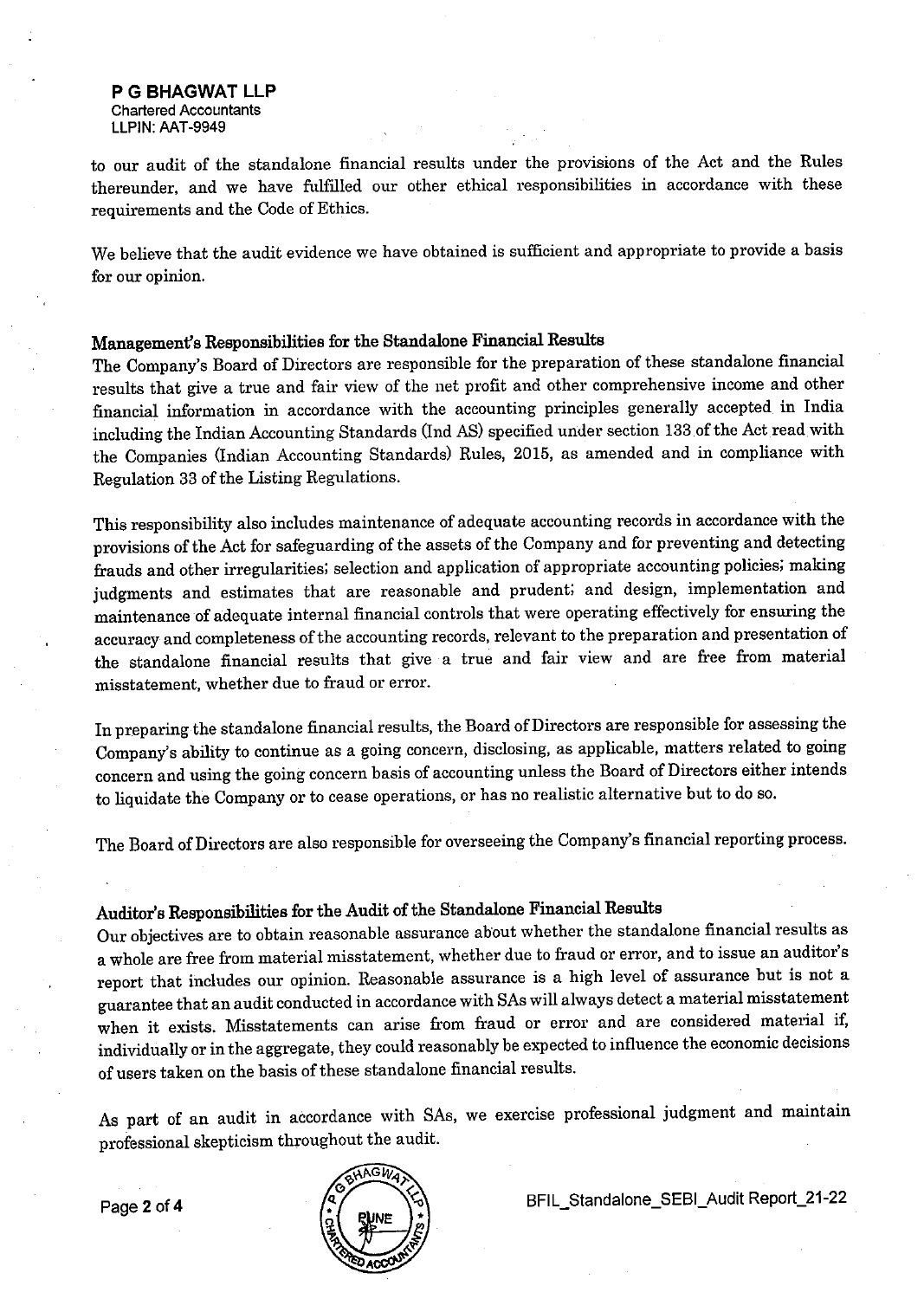We also:

- Identify and assess the risks of material misstatement of the standalone financial results, whether due to fraud or error, design and perform audit procedures responsive to those risks, and obtain audit evidence that is sufficient and appropriate to provide a basis for our opinion. The risk of not detecting a material misstatement resulting from fraud is higher than for one resulting from error, as fraud may involve collusion, forgery, intentional omissions, misrepresentations, or the override of internal control.
- Obtain an understanding of internal control relevant to the audit in order to design audit procedures that are appropriate in the circumstances, but not for the purpose of expressing an opinion on the effectiveness of the company's internal control.
- Evaluate the appropriateness of accounting policies used and the reasonableness of accounting estimates and related disclosures made by the Board of Directors.
- Conclude on the appropriateness of the Board of Directors' use of the going concern basis of accounting and, based on the audit evidence obtained, whether a material uncertainty exists related to events or conditions that may cast significant doubt on the Company's ability to continue as a going concern. If we conclude that a material uncertainty exists, we are required to draw attention in our auditor's report to the related disclosures in the financial results or, if such disclosures are inadequate, to modify our opinion. Our conclusions are based on the audit evidence obtained up to the date of our auditor's report. However, future events or conditions may cause the Company to cease to continue as a going concern.
- Evaluate the overall presentation, structure and content of the standalone financial results, including the disclosures, and whether the standalone financial results represent the underlying transactions and events in a manner that achieves fair presentation.

We communicate with those charged with governance regarding, among other matters, the planned scope and timing of the audit and significant audit findings, including any significant deficiencies in internal control that we identify during our audit.

We also provide those charged with governance with a statement that we have complied with relevant ethical requirements regarding independence, and to communicate with them all relationships and other matters that may reasonably be thought to bear on our independence, and where applicable, related safeguards.

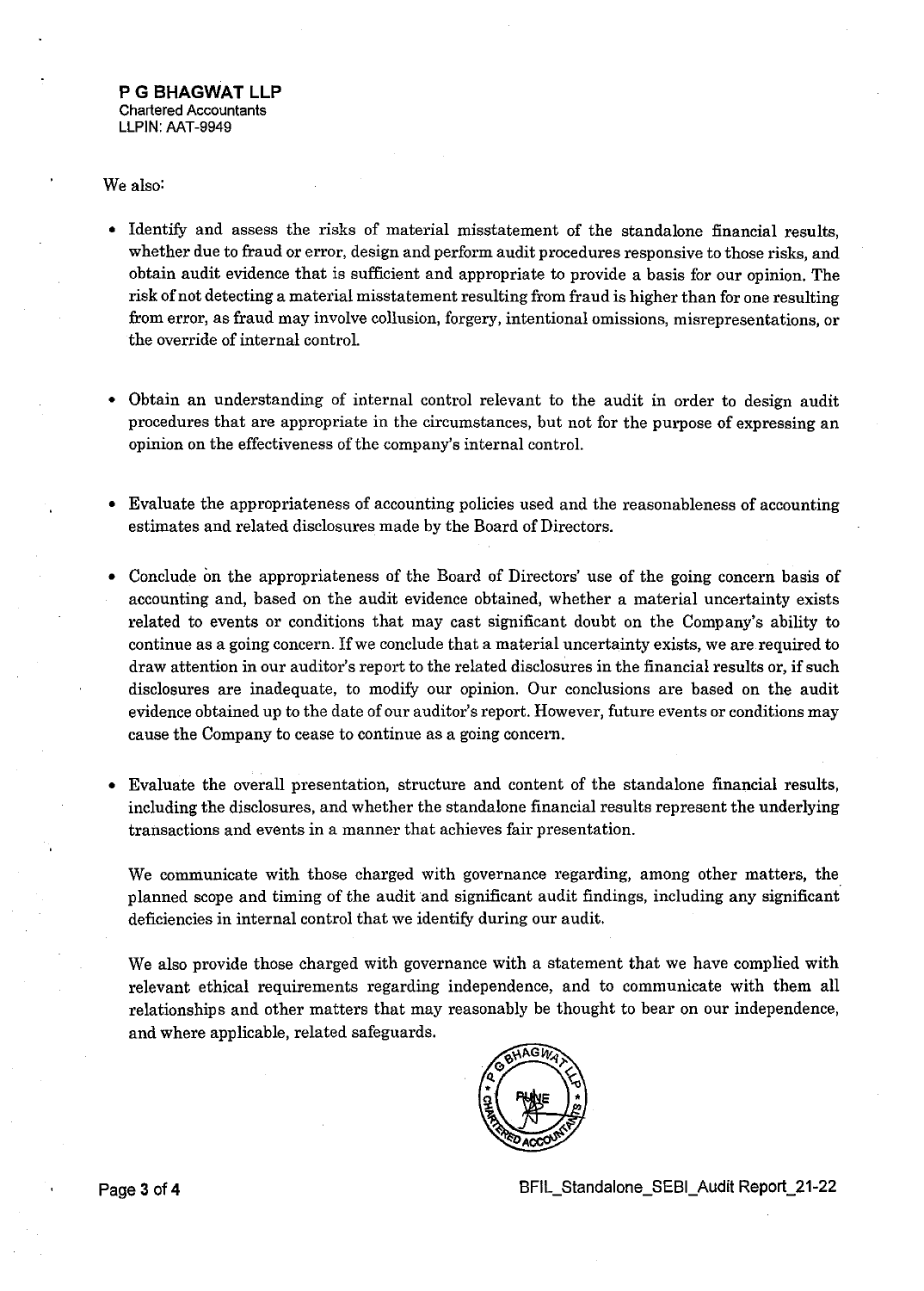## **P G BHAGWAT LLP**  Chartered Accountants LLPIN: AAT-9949

# **Other Matters**

The quarterly standalone financial results for the period ended March 31, 2022, are the derived figures between the audited figures in respect of the year ended March 31, 2022 and the published year-to-date figures up to December 31, 2021, being the date of the end of the third quarter of the current financial year, which were subjected to limited review as required under Listing Regulations.

Our opinion is not modified in respect of the above matter.

# For **PG BHAGWAT LLP**

Chartered Accountants<br>**Firm Registration Number: 101118W/W100682** 

Abhijeet Bhagwat  $r$  PUNE<br>Partner  $\frac{r}{2}$  PUNE<br>Membership Number: 136835  $M$ embership Number: 136835 UDIN: 22136835AJVU10112

Pune May 30, 2022

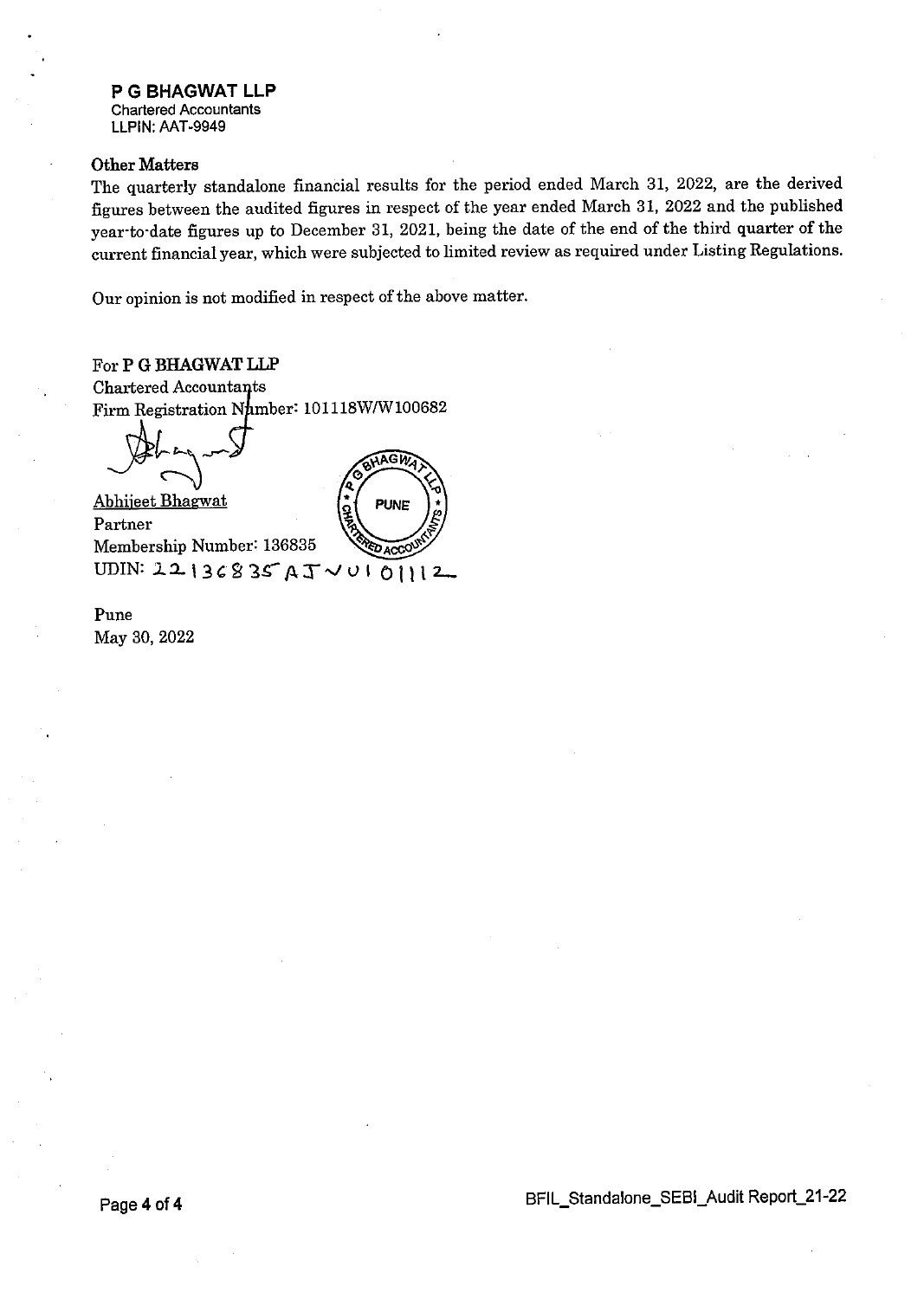

 $\ddot{\cdot}$ 

**EXECUTE ASSESSMENT LIMITED**<br>Regd. Office : Mundhwa, Pune Cantonment, Regd. Office : Mundhwa, Pune Cantonment, Pune 411 036<br>STATEMENT OF CONSOLIDATED AUDITED FINANCIAL RESULTS FOR THE QUARTER.<br>ENDED MARCH 31, 2022. STATEMENT OF CONSOLIDATED AUDITED FINANCIAL RESULTS FOR THE QUARTER AND YEAR ENDED MARCH 31, 2022.

|           | ART<br>CIN: L65993PN2009PLC134021           |                                        |                                         |                                          |                                 |                                |  |
|-----------|---------------------------------------------|----------------------------------------|-----------------------------------------|------------------------------------------|---------------------------------|--------------------------------|--|
|           | Tel: +91 20 67125257                        | <b>Email:</b> secretarial@bfilpune.com |                                         |                                          | Website: www.bfilpune.com       |                                |  |
|           |                                             |                                        |                                         |                                          | In Rupees Mins.                 |                                |  |
|           |                                             |                                        |                                         | <b>Consolidated</b>                      |                                 |                                |  |
| <b>Sr</b> | <b>Particulars</b>                          | Quarter ended                          |                                         |                                          |                                 | Year ended                     |  |
| No.       |                                             | 31 st March.<br>2022<br>Unaudited      | 31 st Dec.,<br>2021<br><b>Unaudited</b> | 31 st March.<br>2021<br><b>Unaudited</b> | 31 st March,<br>2022<br>Audited | 31st March.<br>2021<br>Audited |  |
|           | Revenue from Operations                     |                                        |                                         |                                          |                                 |                                |  |
|           | (i) Dividend Income<br>(ii) Interest Income | 3.94<br>16.37                          | 23.42<br>16.12                          | 3.27<br>11.33                            | 109.06<br>67.30                 | 22.66<br>48.45                 |  |
|           |                                             | $\sim$ $\sim$ $\sim$                   | ---                                     |                                          |                                 |                                |  |

|    | (i) Dividend Income<br>(ii) Interest Income<br>(iii) Net gain on fair value changes | 3.94<br>16.37<br>1.09 | 23.42<br>16.12<br>27.27 | 3.27<br>11.33<br>23.23 | 109.06<br>67.30<br>23.06 | 22.66<br>48.45<br>92.99 |
|----|-------------------------------------------------------------------------------------|-----------------------|-------------------------|------------------------|--------------------------|-------------------------|
| 2  | Other Income                                                                        |                       | 0.02                    |                        | 0.02                     | 4.99                    |
| 3  | Total Income $(1+2)$                                                                | 21.40                 | 66.83                   | 37.83                  | 199.44                   | 169.09                  |
| 4  | <b>Expenses</b><br>a)Employee benefits expense                                      | 1.16                  | 1.14                    | 1.04                   | 6.06                     | 4.96                    |
|    | b)Finance Cost                                                                      |                       |                         |                        |                          | 0.05                    |
|    | c)Depreciation and amortisation expense                                             | 1.78                  | 1.74                    | 1.72                   | 6.34                     | 7.06                    |
|    | d)Other Expenses                                                                    | 20.06                 | 5.23                    | 29.17                  | 37.00                    | 53.23                   |
|    | <b>Total expenses</b>                                                               | 23.00                 | 8.11                    | 31.93                  | 49.40                    | 65.30                   |
|    | Profit/(Loss) before exceptional items,<br>Share in net profit of Associates and    |                       |                         |                        |                          |                         |
| 5  | joint ventures and tax $(3 - 4)$                                                    | (1.60)                | 58.72                   | 5.90                   | 150.04                   | 103.79                  |
| 6  | <b>Exceptional items</b>                                                            |                       |                         |                        |                          |                         |
|    | Share of net profit of Associates and joint<br>ventures accounted for using Equity  |                       |                         |                        |                          |                         |
| 7  | Imethod                                                                             | 1,150.19              | 447.91                  | 2,773.92               | 2,484.92                 | 3,466.74                |
| 8  | Profit / (Loss) before tax $(5 - 6 + 7)$                                            | 1,148.59              | 506.63                  | 2,779.82               | 2,634.96                 | 3,570.53                |
| 9  | <b>Tax expense</b>                                                                  |                       |                         |                        |                          |                         |
|    | a) Current tax expense                                                              | 27.20                 | 9.29                    | 22.70                  | 120.00                   | 50.44                   |
|    | b) Tax in respect of earlier years<br>c) Deferred Tax                               |                       |                         |                        |                          | 0.02                    |
|    | <b>Total tax expense</b>                                                            | 261.92<br>289.12      | 116.17<br>125.46        | 676.81<br>699.51       | 537.45<br>657.45         | 849.75<br>900.21        |
|    |                                                                                     |                       |                         |                        |                          |                         |
| 10 | Profit / (Loss) after tax $(8 - 9)$                                                 | 859.47                | 381.17                  | 2,080.31               | 1,977.51                 | 2,670.32                |
|    | Other comprehensive income,<br>net                                                  |                       |                         |                        |                          |                         |
|    | 11 of tax<br>A. Items that will not be reclassified to profit                       |                       |                         |                        |                          |                         |
|    | or loss                                                                             | 2,326.85              | (885.72)                | 8,169.46               | 5,423.51                 | 13,222.08               |
|    | Total other comprehensive income, net                                               |                       |                         |                        |                          |                         |
|    | of tax                                                                              | 2,326.85              | (885.72)                | 8,169.46               | 5,423.51                 | 13,222.08               |
|    | Total comprehensive income for the                                                  |                       |                         |                        |                          |                         |
|    | 12   period $(10+11)$                                                               | 3.186.32              | (504.55)                | 10,249.77              | 7,401.02                 | 15,892.40               |
|    | Paid-up equity share capital                                                        |                       |                         |                        |                          |                         |
|    | 13 (Face value Rs $5/-$ )                                                           | 188.34                | 188.34                  | 188.34                 | 188.34                   | 188.34                  |
| 14 | <b>Other Equity</b>                                                                 |                       |                         |                        | 40,188.93                | 32,787.92               |
|    | Earnings per share (of Rs 5/- each)<br>(not                                         |                       |                         |                        |                          |                         |
|    | 15   annualised):<br>Basic & diluted                                                | 22.82                 | 10.12                   | 55.23                  | 52.50                    | 70.89                   |
|    |                                                                                     |                       |                         |                        |                          |                         |



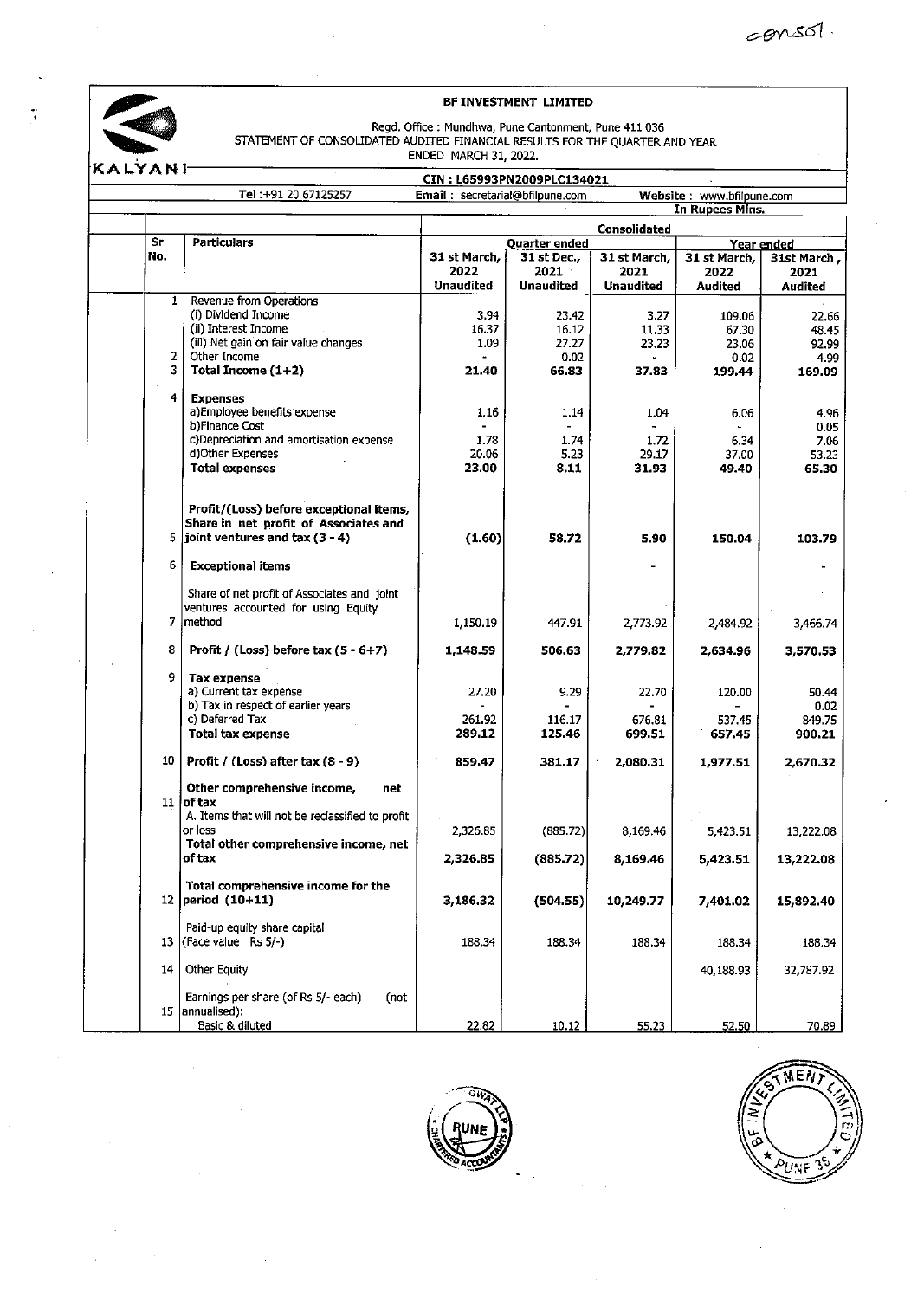1. This statement has been reviewed by the Audit Committee and approved by the Board of Directors at its meeting held on May 30,2022.

2. The financial results has been prepared in accordance with Indian Accounting Standards (Ind AS), the provisions of the Companies Act,2013 (the Act), as applicable and guidelines issued by the Securities and Exchange Board of India (SEBI).

3. The Company is in the business of making investments in group companies, focusing on earning income through dividends, interest and gains on investment held, which is a single segment in accordance with Ind AS 108 - "Operating segment" notified pursuant to Companies (Indian Accounting Standards) Rules, 2015 as amended.

4. The main source of income of the Company is by way of dividend on investments held by it, which is generally received/accrued in the second quarter of the year.

5. The Figures for the quarter ended March 31,2022 and March 31,2021 are the balancing figures between the Audited figures in respect of the full financial year and unaudited published figures upto the third quarter for the respective years.The figures for the nine months ended December 31,2021 and December 31,2020 respectively have been subjected to limited review by the statutory auditors.

6. Previous quarter/year figures have been regrouped and reclassified, wherever necessary to make them comparable with current period.

Place: Pune 30th May, 2022.

à

**MITER** ù 49

For BF Investment Ltd. B.S. Mitkari Director DIN : 03632549

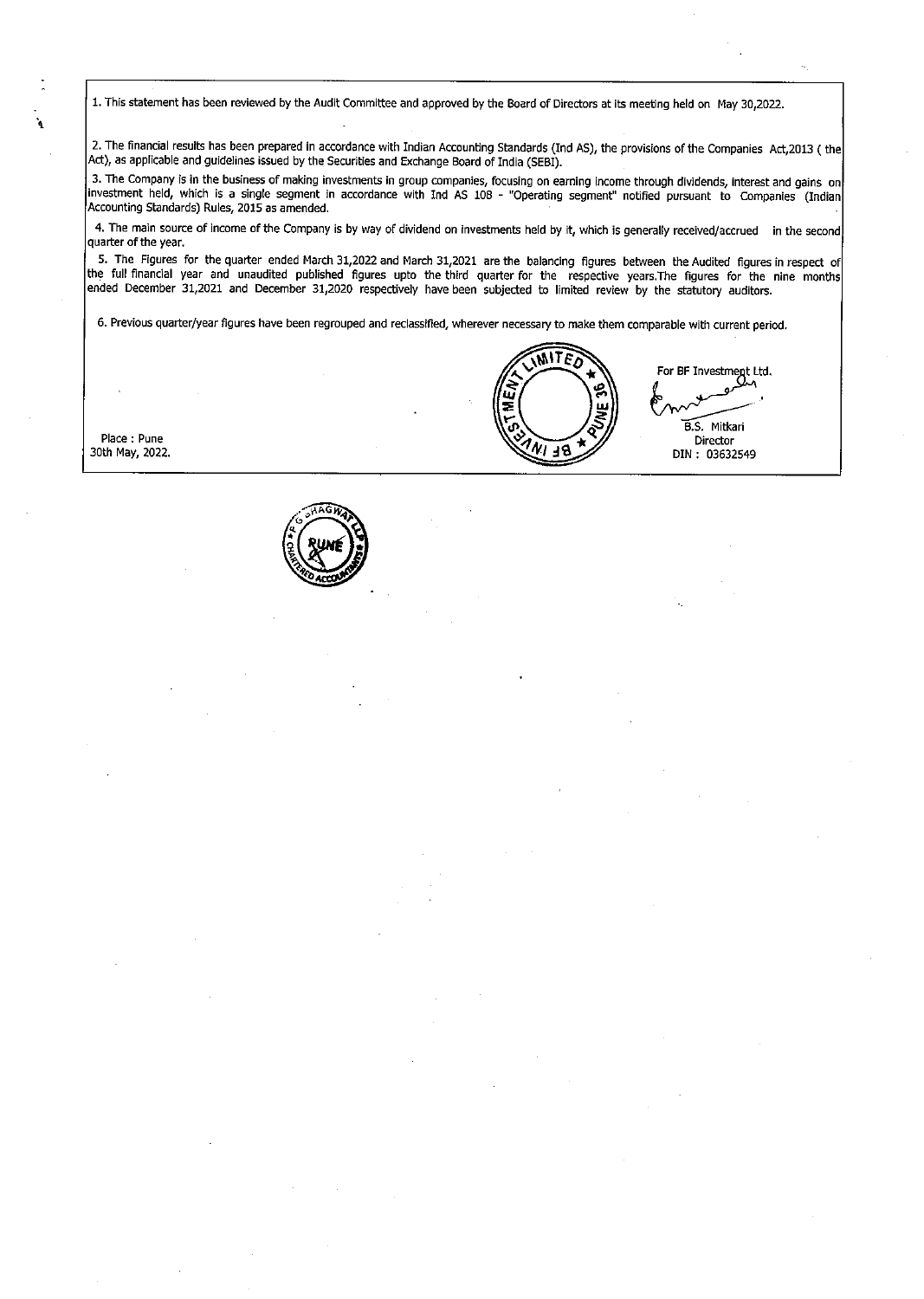

÷.

# **BF INVESTMENT LIMITED**

**Regd. Office: Mundhwa, Pune Cantonment, Pune 411 036** 

## CIN:L65993PN2009PLC134021

**KALYANI Tel:**+91 20 67125257

**Email : secretarial@bfilpune.com Website : www.bfilpune.com** 

**Consolidated Statement of Assets and Liabilities as per Regnlation 33(3)(1) of the SEBI** ( **Listing Obligations And Disclosure Requirements Regulations, 2015 as amended** :

|                 |                                                     |                                        | In Rupees Mlns.                     |
|-----------------|-----------------------------------------------------|----------------------------------------|-------------------------------------|
|                 | <b>Particulars</b>                                  | As at March 31, 2022                   | As at March 31, 2021                |
|                 | <b>ASSETS</b>                                       |                                        |                                     |
|                 | <b>1 Financial Assets</b>                           |                                        |                                     |
|                 | (a) Cash and cash equivalents                       | 11.47                                  | 223.52                              |
|                 | (b) Bank Balances other (a) above                   | 1,385.25                               | 807.65                              |
|                 | (c) Loans                                           | 224.10                                 | 224.71                              |
|                 | (d) Investments                                     | 41,770.60                              | 34,236.77                           |
|                 | (e) Other financial assets                          | 273.20                                 | 272.04                              |
|                 |                                                     | 43,664.62                              | 35,764.69                           |
|                 |                                                     |                                        |                                     |
|                 | 2 Non-financial Assets                              |                                        |                                     |
|                 | (a) Current Tax Assets (net)                        |                                        |                                     |
|                 | (b) Deferred Tax Asset (net)                        | 112.21                                 | 68.15                               |
|                 | (c) Investment Property                             | 130.05                                 | 130.18                              |
|                 | (d) Property, Plant and Equipment                   | 28.99                                  | 18.84                               |
|                 | (e) Other non-financial assets                      | 0.12                                   | 0.24                                |
|                 |                                                     | 271.37                                 | 217.41                              |
|                 | <b>Total Assets</b>                                 | 43,935.99                              | 35,982.10                           |
|                 |                                                     |                                        |                                     |
|                 | <b>LIABILITIES AND EQUITY</b><br><b>LIABILITIES</b> |                                        |                                     |
|                 | 1 Financial Liabilities                             |                                        |                                     |
|                 | (a) Trade payables                                  |                                        |                                     |
|                 | - total outstanding dues of micro enterprises       |                                        |                                     |
|                 | and small enterprises                               |                                        |                                     |
|                 | - total outstanding dues of creditors other         |                                        | 0.02                                |
|                 | than micro enterprises and small enterprises        |                                        |                                     |
|                 | (b) Other financial liabilities                     |                                        |                                     |
|                 |                                                     | 14.37<br>14.37                         | 5.00<br>5.02                        |
|                 |                                                     |                                        |                                     |
|                 | 2 Non-Financial Liabilities                         |                                        |                                     |
|                 | (a) Current tax liabilities                         | 3.76                                   | 0.87                                |
|                 | Deferred Tax Liability (net)                        | 3,539.48                               | 2,996.98                            |
|                 | (b) Other non-financial liabilities                 | 1.11                                   | 2.97                                |
|                 |                                                     | 3,544.35                               | 3,000.82                            |
|                 | 3 EQUITY                                            |                                        |                                     |
|                 | (a) Share capital                                   |                                        |                                     |
|                 |                                                     | 188.34                                 | 188.34                              |
|                 | (b) Other equity<br>(i) Reserves & Surplus          |                                        |                                     |
|                 |                                                     | 40,188.93<br>40,377.27                 | 32,787.92                           |
|                 |                                                     |                                        | 32,976.26                           |
|                 | <b>Total Liabilities and Equity</b>                 | 43,935.99                              | 35,982.10                           |
|                 | for                                                 | <b>BF Investment</b><br><b>Limited</b> | <b>CALLES</b><br>TWENS<br><b>SE</b> |
|                 |                                                     | <b>B. S. Mitkari</b>                   |                                     |
| Place: PUNE     |                                                     | Director                               | 观理                                  |
| 30 th May, 2022 |                                                     | DIN:03632549                           |                                     |
|                 |                                                     |                                        |                                     |

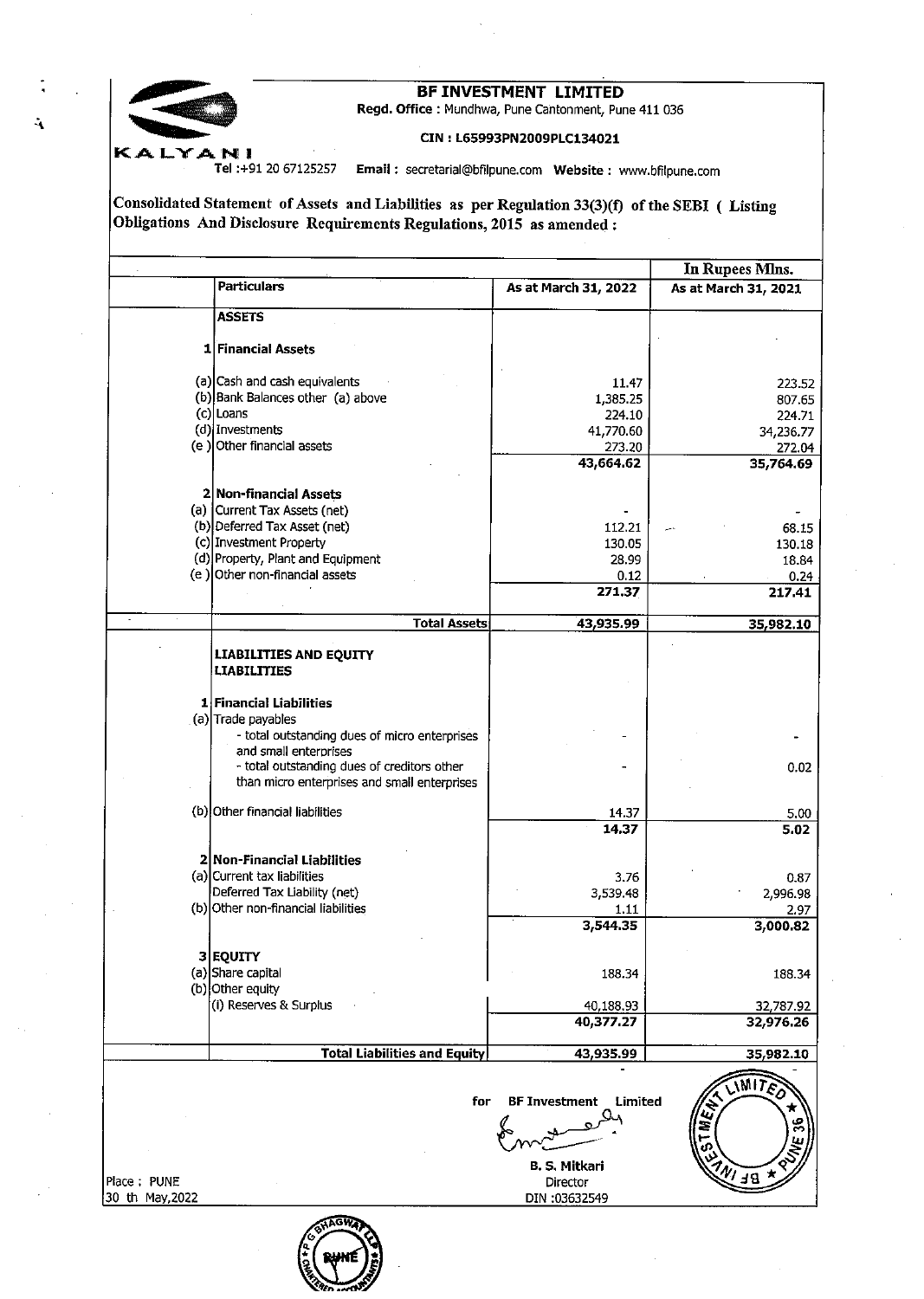

È

**EXAMPLE BE INVESTMENT LIMITED**<br> **Regd. Office: Mundhwa, Pune Cantonment, Pune 411 036**<br>
CIN: L65993PN2009PLC134021 **CIN : L65993PN2009PLC134021** 

Tel :+91 20 66292550 **Email** : secretarial@bfilpune.com **Website** : www.bfilpune.com **Condensed Statement of Consolidated Cash Flows as per Regulation 33(3)(g) of** the SEBI ( **Listing Obligations and Disclosure Requirements) Regulations, 2015 as amended:** 

|                                                               |                      | (Rs. in Mln.s)   |
|---------------------------------------------------------------|----------------------|------------------|
|                                                               | Year ended March 31, | Year ended March |
|                                                               | 2022                 | 31, 2021         |
| A) Cash flows from operating activities                       |                      |                  |
| Profit before income tax but after exceptional items          | 2,634.96             | 3,570.53         |
| Adjustments to reconcile profit before tax to net cash flows: |                      |                  |
| Depreciation and amortisation                                 | 6.34                 | 7.06             |
| Interest - Other                                              |                      | 0.04             |
| Net gain on fair value changes                                | (23.06)              | (92.99)          |
| Provision for doubtful advances / receivables                 |                      | (4.27)           |
| Rent paid                                                     |                      | (1.96)           |
| Share in Profits of Associates and joint ventures             | (2,484.92)           | (3,466.74)       |
| Adjustments for changes in working capital                    |                      |                  |
| (Increase) / Decrease in loans                                | 32.74                | 6.10             |
| Increase / (Decrease) in trade payables                       | (0.02)               | (0.32)           |
| Increase / (Decrease) in other financial liabilities          | 6.57                 | (11.00)          |
| (Increase) / Decrease in other financial assets               | (0.94)               | (19.18)          |
| (Increase) / Decrease in other non financial assets           | (0.07)               | 3.00             |
| Increase / (Decrease) in other non financial liabilities      | 0.94                 | (0.28)           |
| Cash generated from operations                                | 172.54               | (10.01)          |
| Income taxes paid (net of refunds)                            | (117.11)             | (51.67)          |
| Net Cash from Operating activities                            | 55.43                | (61.68)          |
| B) Cash flows from investing activities                       |                      |                  |
| (Purchase) / Sale of shares                                   |                      | 93.00            |
| Term deposits in bank (Net)                                   | 326.49               | (102.55)         |
| Dividend of Associates and Joint Ventures                     | (577.60)             | 153.18           |
| (Purchase) / Sale of asset                                    | (16.37)              | (18.55)          |
| Net cash flows from investing activities                      | (267.48)             | 125.08           |
| C) Cash flows from financing activities                       |                      |                  |
| Net cash flows from financing activities                      | $\blacksquare$       | $\blacksquare$   |
|                                                               |                      |                  |
| Net increase / (decrease) in cash and cash equivalents        | (212.05)             | 63.40            |
| Cash and cash equivalents at the beginning of the year        | 223.52               | 160.12           |
| Cash and cash equivalents at the end of the year              | 11.47                | 223.52           |
| The cashflow is prepared by indirect method                   |                      |                  |



**for BF Investment Limited** 



~ II•' ,:'? □ \* B. **S. Mitkari B. S. Mitkari III.**<br>Director **1990**  $\frac{30 \text{ th}}{20 \text{ th}}$  DIN :03632549 **ALACTER BESSEDS IN SUBSSESS WARDER**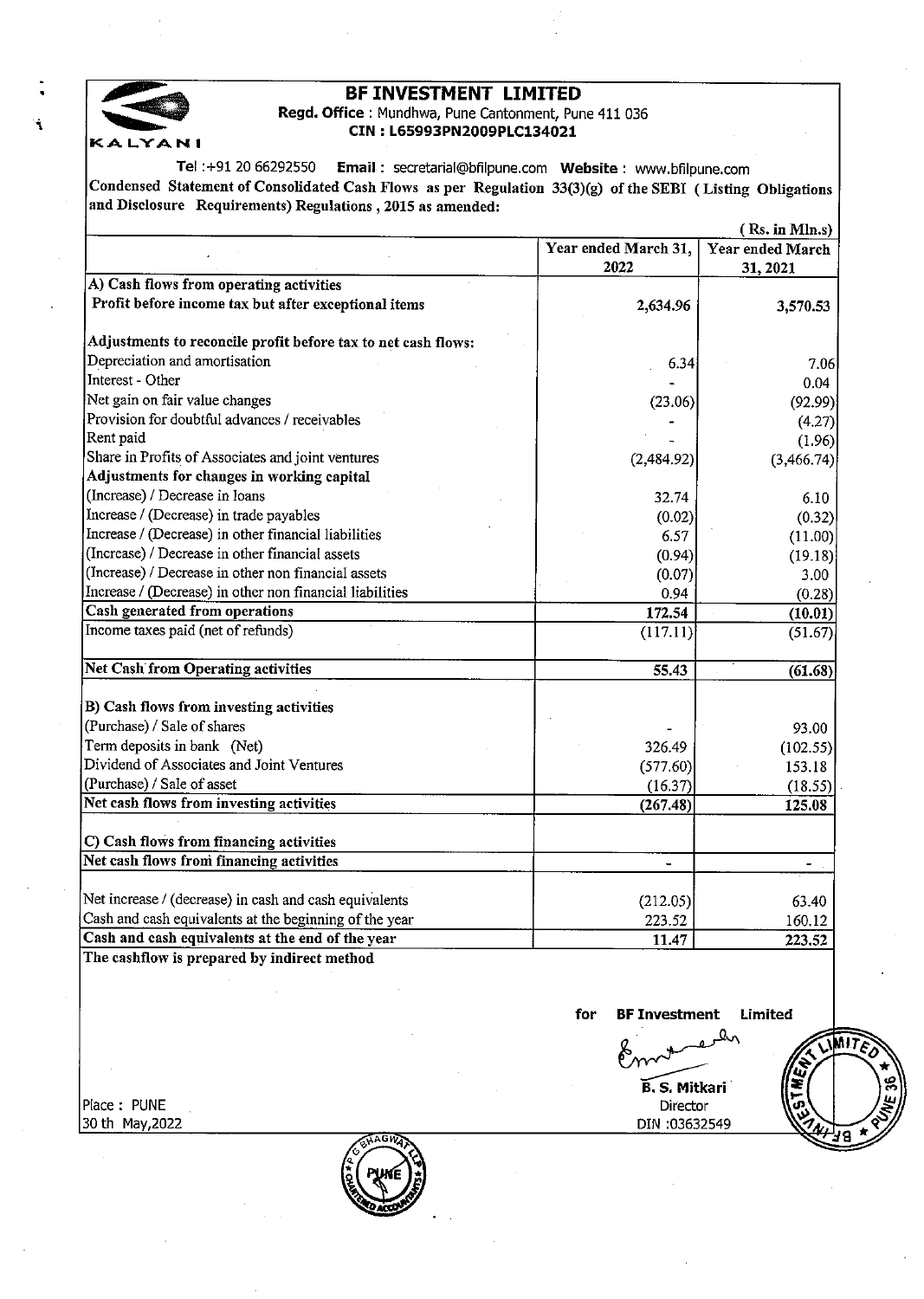**HEAD OFFICE**  Suites 102, 'Orchard' Dr. Pai Marg, Baner, Pune - 45 Tel (0): 020 -27290771/1772/1773 Email: pgb@pgbhagwatca.com Web: www.pgbhagwatca.com

# INDEPENDENT AUDITORS' REPORT

The Board of Directors of BF Investment Limited

## Report on the Audit of Consolidated Financial Results

## **Opinion**

To

We have audited the accompanying annual consolidated financial results of BF Investment Limited (hereinafter referred to as the "Company"), and its Associates/Joint Ventures for the year ended March 31, 2022, attached herewith, being submitted by the Company pursuant to the requirement of Regulation 33 of the SEBI (Listing Obligations and Disclosure Requirements) Regulations, 2015, as amended ("Listing Regulations").

In our opinion and to the best of our information and according to the explanations given to us, and based on the consideration ofreports of other auditors on separate financial statements and on the other financial statements/financial information prepared by the management these consolidated financial results:

# a. include the results of the following entities

# **A. Associates**

- i. Kalyani Steels Limited
- ii. Kalyani Financial Services Limited
- iii. KSL Holdings Private Limited
- iv. Triumphant Special Alloys Private Limited

### **B. JointVentures**

- i. Meritor HVS (India) Limited
- ii. Automotive Axles Limited
- b. are presented in accordance with the requirements of Regulation 33 of the Listing Regulations in this regard; and
- c. give a true and fair view in conformity with the applicable Indian Accounting Standards, and other accounting principles generally accepted in India, of net profit and other comprehensive income and other financial information of the Company and its Associates/ Joint Ventures for the year ended March 31, 2022.



Offices at: Mumbai | Kolhapur | Belagavi | Hubballi | Dharwad | Bengaluru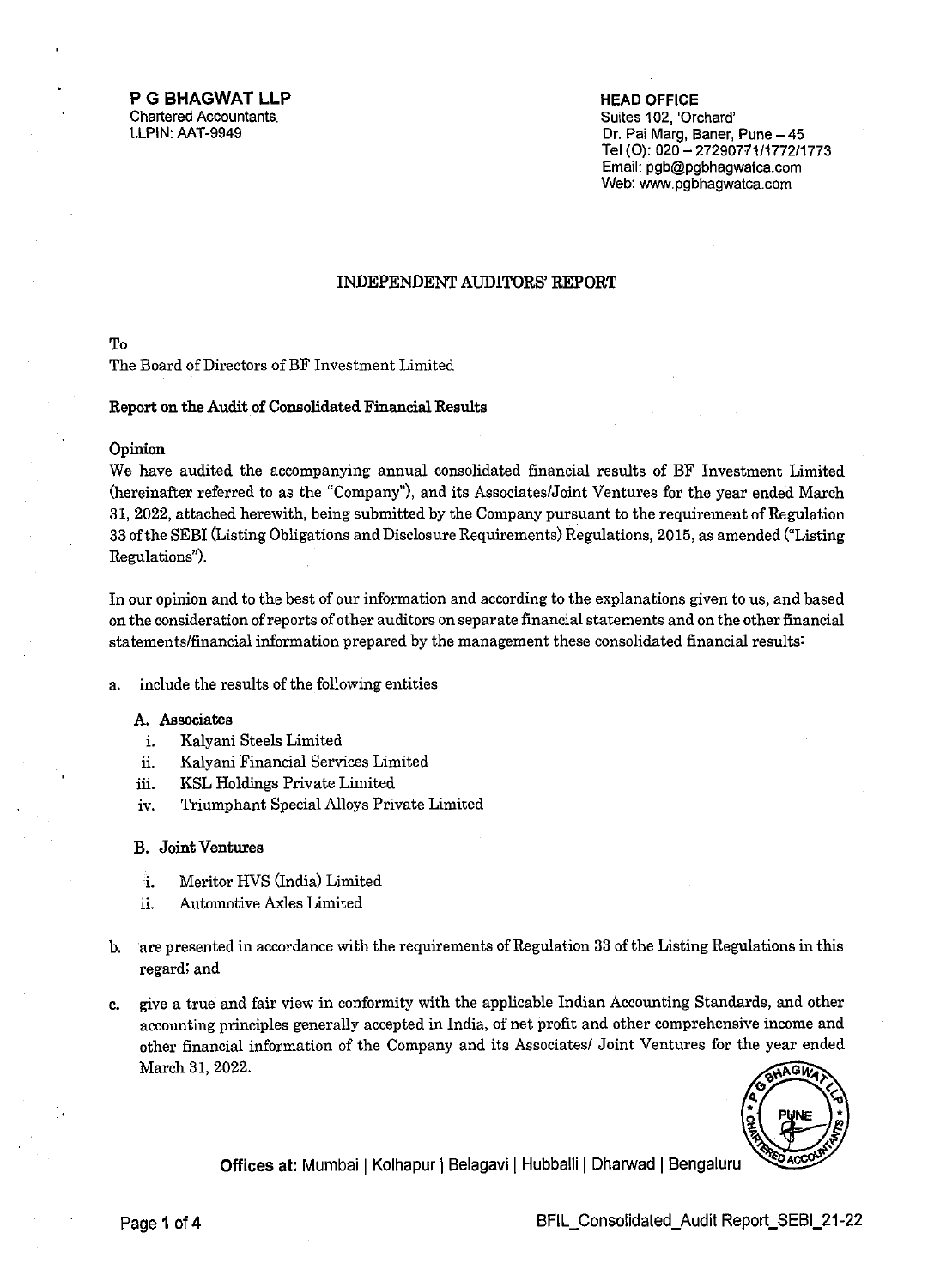# **PG BHAGWAT LLP**  Chartered Accountants

LLPIN: AAT-9949

# **Basis for Opinion**

We conducted our audit in accordance with the Standards on Auditing ("SAs") specified under section 143(10) of the Companies Act, 2013 ("Act"). Our responsibilities under those Standards are further described in the Auditor's Responsibilities for the Audit of the consolidated financial results section of our report. We are independent of the Company and its Associates/Joint Ventures in accordance with the Code of Ethics issued by the Institute of Chartered Accountants of India together with the ethical requirements that are relevant to our audit of the consolidated financial results under the provisions of the Act and the Rules thereunder, and we have fulfilled our other ethical responsibilities in accordance with these requirements and the Code of Ethics.

We believe that the audit evidence obtained by us and by the other auditors referred to in the "Other" Matter" paragraph, is sufficient and appropriate to provide a basis for our opinion.

# Board of Directors' Responsibilities for the Consolidated Financial Results

The Company's Board of Directors are responsible for the preparation and presentation of these consolidated financial results that give a true and fair view of the net profit ar,d other comprehensive income and other financial information of the Company and its Associates/Joint Ventures iri accordance with the accounting principles generally accepted in India including the Indian Accounting Standards (Ind AS) specified under section 133 of the Act read with the Companies (Indian Accounting Standards) Rules, 2015, as amended and in compliance with Regulation 33 of the Listing Regulations.

The respective Board of Directors of the Qompany and its Associates/Joint Ventures are responsible for maintenance of adequate accounting records in accordance with the provisions of the Act for safeguarding of the assets of the Company and its Associates/Joint Ventures and for preventing and detecting frauds and other irregularities; selection and application of appropriate accounting policies; making judgments and estimates that arc reasonable and prudent; and the design, implementation and maintenance of adequate internal financial controls, that were operating effectively for ensuring accuracy and completeness of the accounting records, relevant to the preparation and presentation of the consolidated financial results that give a true and fair view and are free from material misstatement, whether due to fraud or error, which have been used for the purpose of preparation of the consolidated financial results by the Directors of the Company, as aforesaid.

In preparing the consolidated financial results, the respective Board of Directors of the Company and its Associates/Joint Ventures are responsible for assessing the ability of the Company and its Associates/Joint Ventures to continue as a going concern, disclosing, as applicable, matters related to going concern and using the going concern basis of accounting unless the respective Board of Directors either intends to liquidate the Company and its Associates/Joint Ventures or to cease operations, or has no realistic alternative but to do so.

The respective Board of Directors of the Company and its Associates/Joint Ventures are responsible for overseeing the financial reporting process of the Company and its Associates/Joint Ventures.

# Auditor's Responsibilities for the Audit of the Consolidated Financial Results

Our objectives are to obtain reasonable assurance about whether the consolidated financial results as a whole are free from material misstatement, whether due to fraud or error, and to issue an auditor's report that includes our opinion. Reasonable assurance is a high level of assurance but is not a guarantee that an audit conducted in accordance with SAs will always detect a material misstatement when it exists. Misstatements can arise from  $\frac{1}{2}$  or error and are considered material if, individually or in the

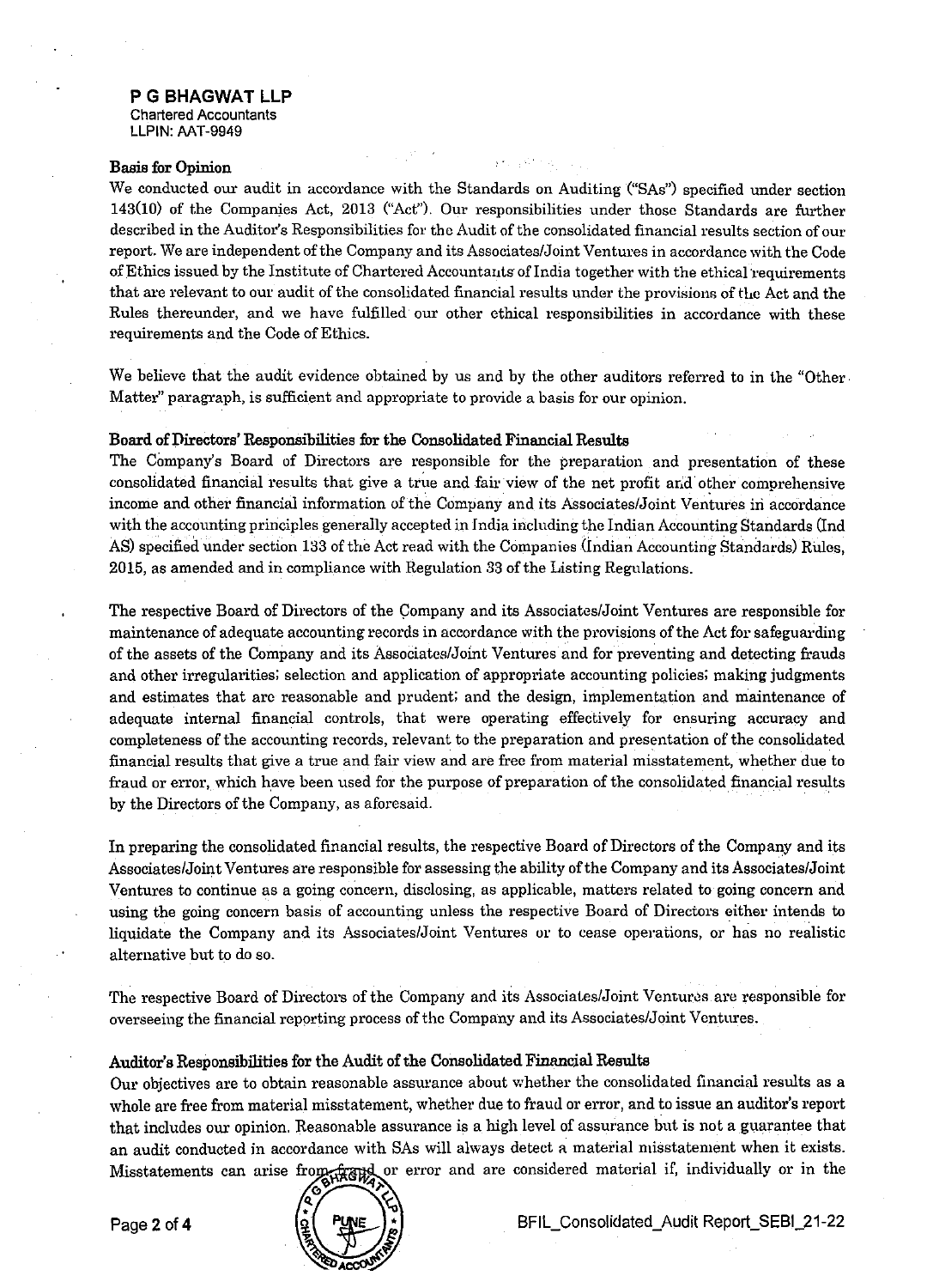# **PG BHAGWAT LLP**  Chartered Accountants **LLPIN:** AAT-9949

aggregate, they could reasonably be expected to influence the economic decisions of users taken on the basis of these consolidated financial results.

As part of an audit in accordance with SAs, we exercise professional judgment and maintain professional skepticism throughout the audit. We also:

- Identify and assess the risks of material misstatement of the consolidated financial results, whether due to fraud or error, design and perform audit procedures responsive to those risks, and obtain audit evidence that is sufficient and appropriate to provide a basis for our opinion. The risk of not detecting a material misstatement resulting from fraud is higher than for one resulting from error, as fraud may involve collusion, forgery, intentional omissions, misrepresentations, or the override ofinternal control.
- Obtain an understanding of internal control relevant to the audit in order to design audit procedures that are appropriate in the circumstances but not for the purposes of expressing an opinion on the effectiveness of the Company and its Associates/Joint Venture's internal control.
- Evaluate the appropriateness of accounting policies used and the reasonableness of accounting estimates and related disclosures made by the Board of Directors.
- Conclude on the appropriateness of the Board of Directors use of the going concern basis of accounting and, based on the audit evidence obtained, whether a material uncertainty exists related to events or conditions that may cast significant doubt on the ability of the Company and its Associates/Joint Ventures to continue as a going concern. If we conclude that a material uncertainty exists, we are required to draw attention in our auditor's report to the related disclosures in the consolidated financial results or, if such disclosures are inadequate, to modify our opinion. Our conclusions are based on the audit evidence obtained up to the date of our auditor's report. However, future events or conditions may cause the Company and its Associates/Joint Ventures to cease to continue as a going concern.
- Evaluate the overall presentation, structure and content of the consolidated financial results, including the disclosures, and whether the consolidated financial results represent the underlying transactions and events in a manner that achieves fair presentation.
- Obtain sufficient appropriate audit evidence regarding the financial results/financial information of the Company and its Associates/Joint Ventures to express an opinion on the consolidated financial results. We are responsible for the direction, supervision and performance of the audit of financial information of such entities included in the consolidated financial results of which we are the independent auditors.

We communicate with those charged with governance of the Company and its Associates/Joint Ventures included in the consolidated financial results of which we are the independent auditors regarding, among other matters, the planned scope and timing of the audit and significant audit findings, including any significant deficiencies in internal control that we identify during our audit.

We also provide those charged with governance with a statement that we have complied with relevant ethical requirements regarding independence, and to communicate with them all relationships and other matters that may reasonably be thought to bear on our independence, and where applicable, related safeguards.

We also performed procedures in accordance with the circular issued by the SEBI under Regulation 33(8) of the Listing Regulations, as amended  $\frac{1}{4}$  and to the extent applicable.



Page 3 of 4 *age 3 of 4 All <b>Pricipalities*  $\binom{6}{k}$  **BFIL\_Consolidated\_Audit Report\_SEBI\_21-22**